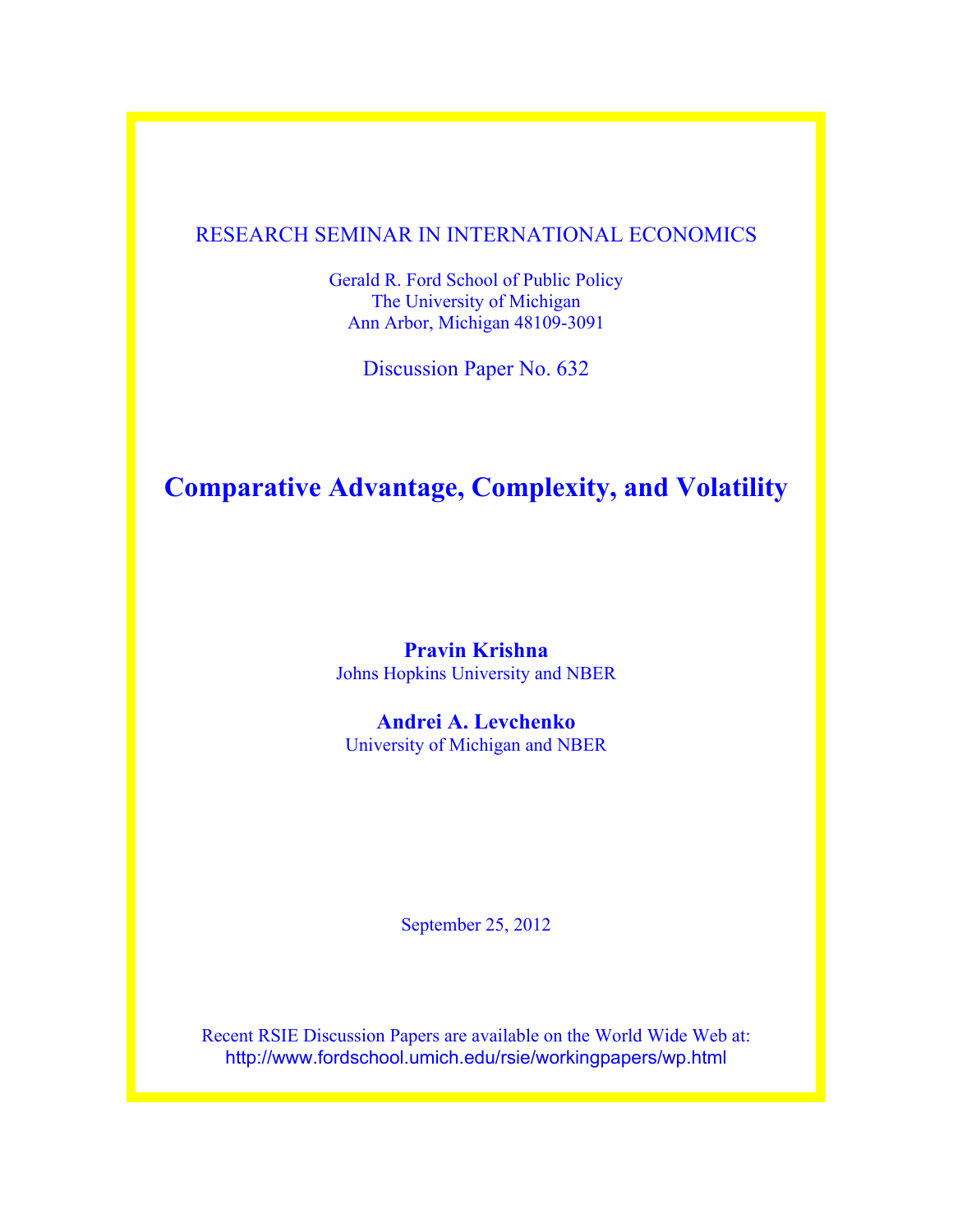# Comparative Advantage, Complexity, and Volatility<sup>∗</sup>

Pravin Krishna Johns Hopkins University and NBER

Andrei A. Levchenko University of Michigan and NBER

September 25, 2012

#### Abstract

Less developed countries tend to experience higher output volatility, a fact that is in part explained by their specialization in more volatile sectors. This paper proposes theoretical explanations for this pattern of specialization – with the complexity of the goods playing a central role. Specifically, less developed countries with lower institutional ability to enforce contracts, or alternately, with low levels of human capital will specialize in less complex goods which are also characterized by higher levels of output volatility. We provide novel empirical evidence that less complex industries are indeed more volatile.

JEL Classifications: F40

Keywords: Product Complexity, Comparative Advantage, Volatility

<sup>\*</sup>We are grateful to the editor (Pol Antràs), two anonymous referees, Arnaud Costinot, Miklós Koren, and workshop participants at the University of Michigan, the 2009 AEA Meetings, and the 2009 European Trade Study Group for helpful suggestions. Email: Pravin Krishna@jhu.edu, alev@umich.edu.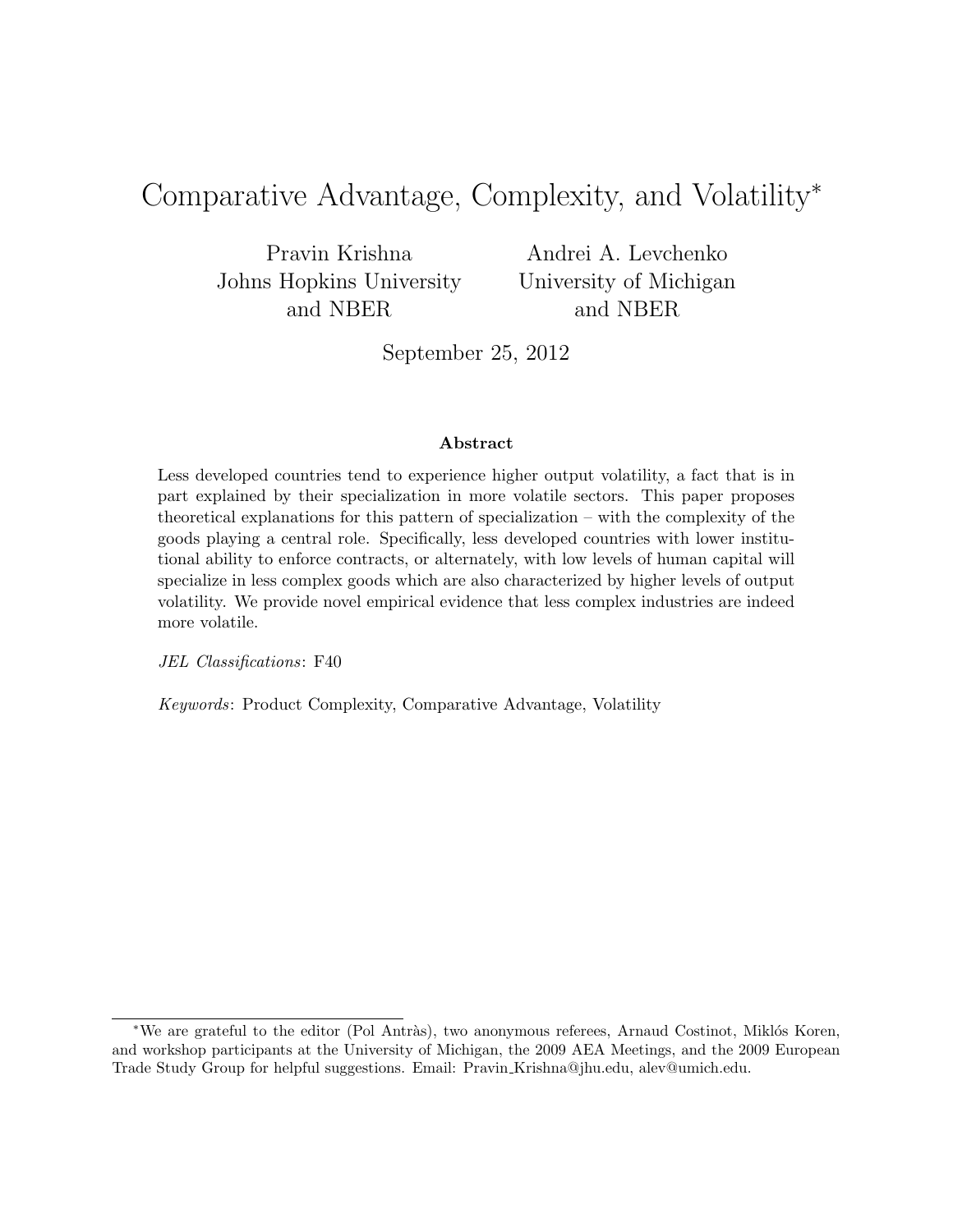### 1 Introduction

Understanding the sources of volatility is an important quest in economics. In a seminal paper, Lucas (1988) observed that, over long horizons, fluctuations in rates of growth are likely to be more substantial in less developed countries, suggesting a link between a country's level of economic development and its volatility. Indeed, as Figure 1 illustrates, the negative relationship between a country's level of development and aggregate volatility is quite pronounced. Analyzing the sources of this differential aggregate volatility across countries, Koren and Tenreyro (2007) and Tapia (2012) show that an important proximate explanation for the higher output volatility in developing countries is their production specialization in more volatile sectors. Figure 2 depicts the weighted average volatility of the sectors in which a country specializes against the level of development. More developed countries tend to specialize, on average, in less volatile sectors.

At the same time, several recent empirical studies have suggested that openness to international trade plays an important role in determining economic volatility (see, e.g., Rodrik 1998, Krebs, Krishna and Maloney 2010, di Giovanni and Levchenko 2009, di Giovanni and Levchenko 2012). While the empirical literature has variously suggested links between a country's level of development, pattern of production specialization, trade, and economic volatility, the reasons for these patterns are not well understood − that is, a coherent theoretical explanation linking these factors is, as yet, lacking.

This paper develops a theoretical framework in which openness to international trade leads to specialization in more volatile sectors in poorer countries − consistent with the empirical findings of Koren and Tenreyro (2007) mentioned above. In our framework, the central concept driving the linkage between trade openness, specialization, and volatility is the complexity of goods being produced. Complexity is defined as the number of different inputs required for the production of one unit of the good (as in Becker and Murphy 1992).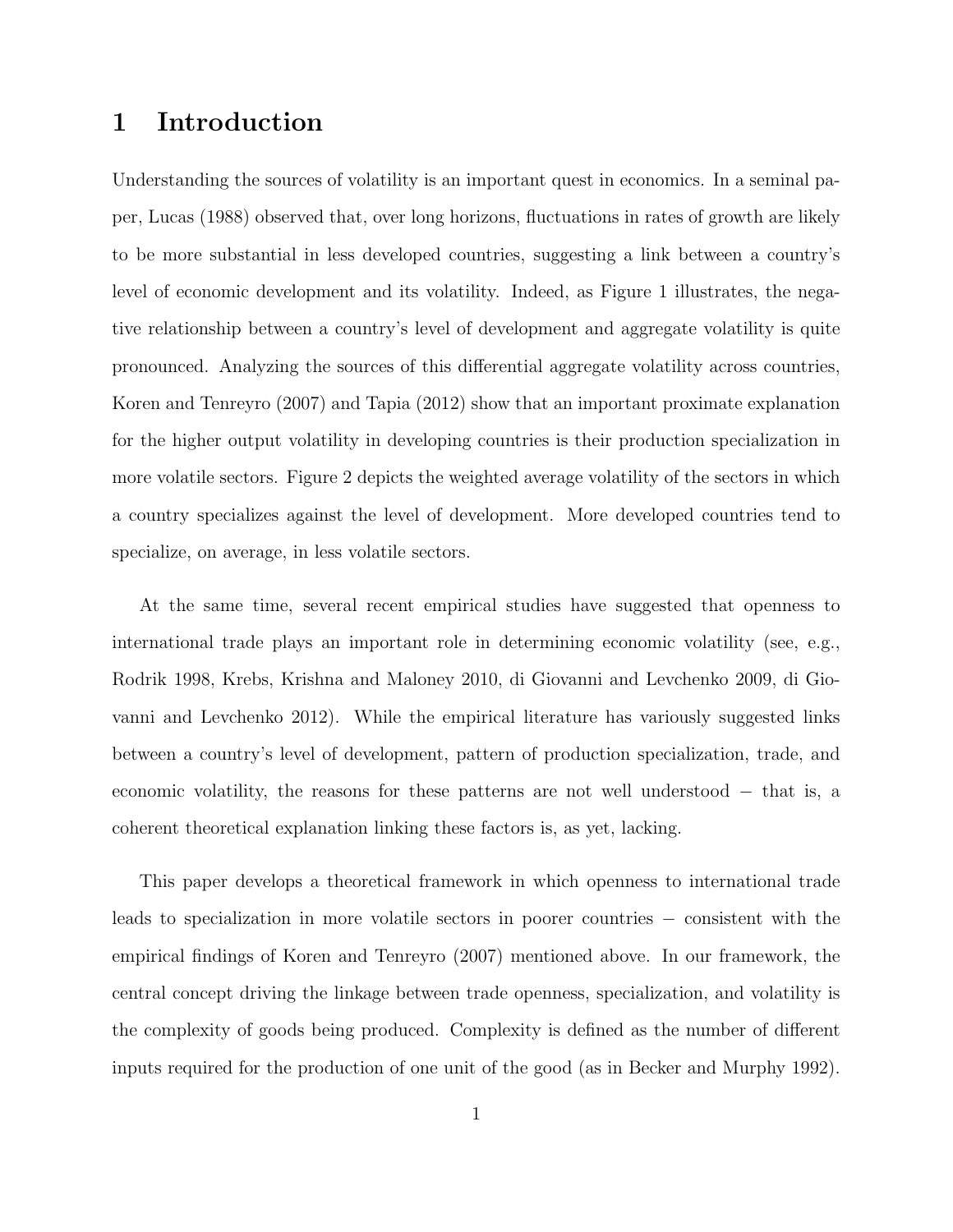We show that sectoral output volatility depends on the complexity of goods produced in that sector. This is because when individual inputs to production are subject to shocks, the volatility of output will depend on how many such inputs there are. In particular, the more complex goods are less volatile, as the production in a sector that uses many inputs will be less affected, on average, by shocks to any particular input (a point also emphasized by Koren and Tenreyro 2012). By contrast, the volatility of a good that uses very few inputs will be more affected by the shocks to each individual input.

Starting from this technological characterization of industries in terms of their product complexity, we model two mechanisms through which less developed countries come to exhibit comparative advantage in the less complex − and therefore more volatile − goods. The first, building on Blanchard and Kremer (1997) and Levchenko (2007), relies on differences in the quality of contract enforcement. The more complex the production process, the greater is the number of parties to production, and the greater is the number of contracts that it requires. This implies that the relative loss of output due to imperfect contract enforcement is greater in the more complex sectors in countries with worse institutions, generating comparative advantage.

The second approach, building on Costinot (2009), relies on the differences in human capital endowments across countries and the optimal division of labor in production. In this second mechanism, the scope of the division of labor in production is determined endogenously as a function of the complexity of goods. Countries with higher levels of human capital per worker have a comparative advantage in the more complex goods because higher human capital allows each worker to learn more of the necessary production tasks (as we discuss in detail below). While we use the theoretical frameworks of Blanchard and Kremer (1997) and Costinot (2009) as building blocks of our analysis, neither of these important papers is concerned with the question of economic volatility, which is the focus of the present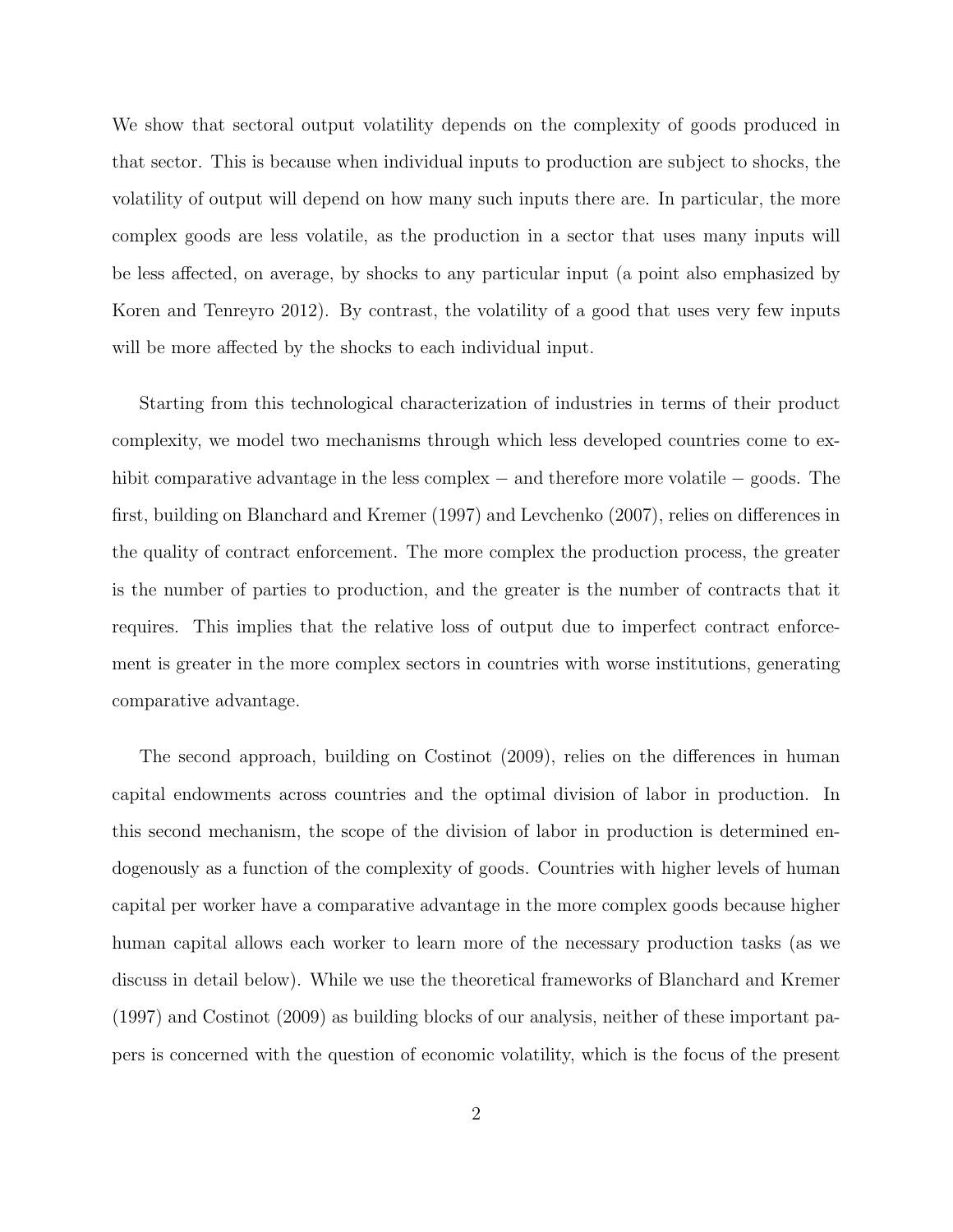analysis.

Thus, openness to international trade moves less developed countries towards the production of less complex and more volatile goods. This is the main theoretical result obtained in the paper. The relationship between economic development and volatility in our framework is then driven by two mechanisms: the specialization in less complex goods by less developed countries and the greater volatility of goods with lower complexity. The first theoretical prediction – that less developed economies will specialize in less complex goods – is supported by several recent empirical studies. For instance, Levchenko (2007) has shown that countries with worse institutions have relatively higher export shares in goods with low product complexity – with complexity measured as the number of intermediates required for production in each sector. Similarly, Costinot (2009) has found that less developed countries specialize in less complex goods, with complexity measured as the average learning cost that a worker must pay in each sector before becoming productive. Finally, Nunn (2007) has demonstrated that less developed countries specialize in industries requiring less "relationship-specific" investments in their production – which could also be interpreted as industries with a lower degree of product complexity. Chor (2010) carries out a comprehensive empirical investigation by including these and other determinants of comparative advantage jointly in the analysis, and shows that they are all relevant for explaining trade patterns. By way of illustration of these results, Figure 3 shows that there is a pronounced positive relationship between the average complexity of a country's specialization pattern and the level of development: richer countries tend to specialize in more complex goods.

The second theoretical mechanism on which our paper relies − that less complex goods are characterized by greater volatility − has not previously been analyzed empirically in the literature. In this paper, we provide the first evidence regarding this relationship. Using U.S. sectoral production data from the NBER Productivity Database, we calculate industry-level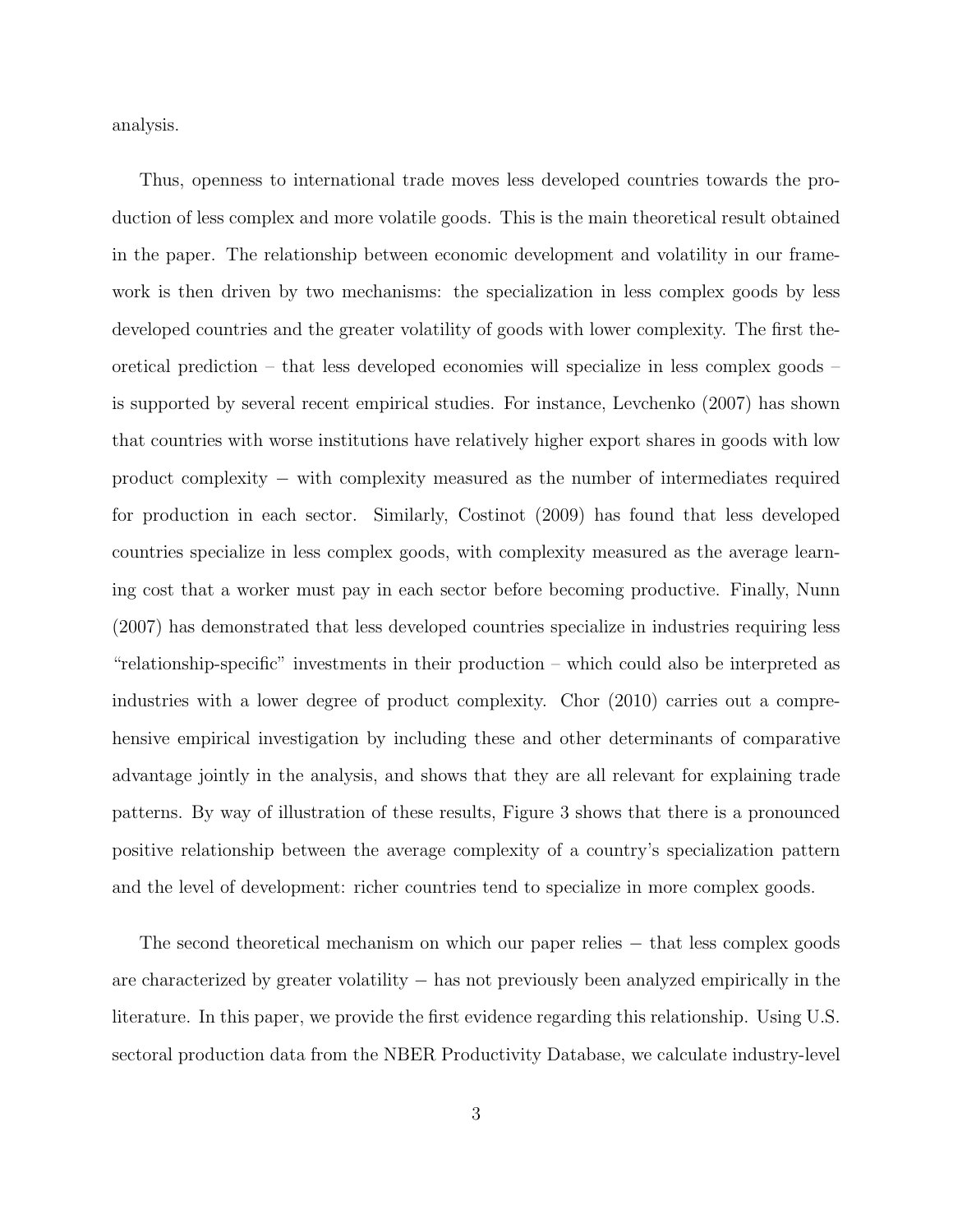volatility measures for some 460 4-digit SIC87 sectors over the period 1970-1997. Consistent with the theoretical results, we focus on the volatility of physical output rather than total sales or value added. We combine the volatility data with empirical measures of product complexity computed from the U.S. Input-Output tables. Our results demonstrate that there is a strong negative relationship between complexity and volatility, with complexity alone explaining some 18% of the variation in the actual volatility found in the data. The results are robust to a number of additional controls (such as factor intensity and sectorlevel elasticity of substitution), detrending methods, time periods, complexity measures, and removing outliers.

In sum, this paper contributes to the literature on economic development and international trade, by linking the patterns of comparative advantage with volatility. In our framework, production specialization in more volatile sectors takes place in poorer countries and emerges naturally from differences in complexity of goods and in the productivity of input factors across countries. The theoretical predictions are consistent with stylized empirical facts.

The rest of the paper is organized as follows. Section 2 describes the theoretical framework and derives the main results. Section 3 provides empirical evidence on the complexityvolatility link. Section 4 concludes.

# 2 Modeling Complexity, Volatility, and Comparative Advantage

We present below two theoretical mechanisms through which less developed countries come to exhibit comparative advantage in the less complex − and therefore more volatile − goods. The first, building on Blanchard and Kremer (1997) and Levchenko (2007), relies on differences in the quality of contract enforcement. The second approach, building on Costinot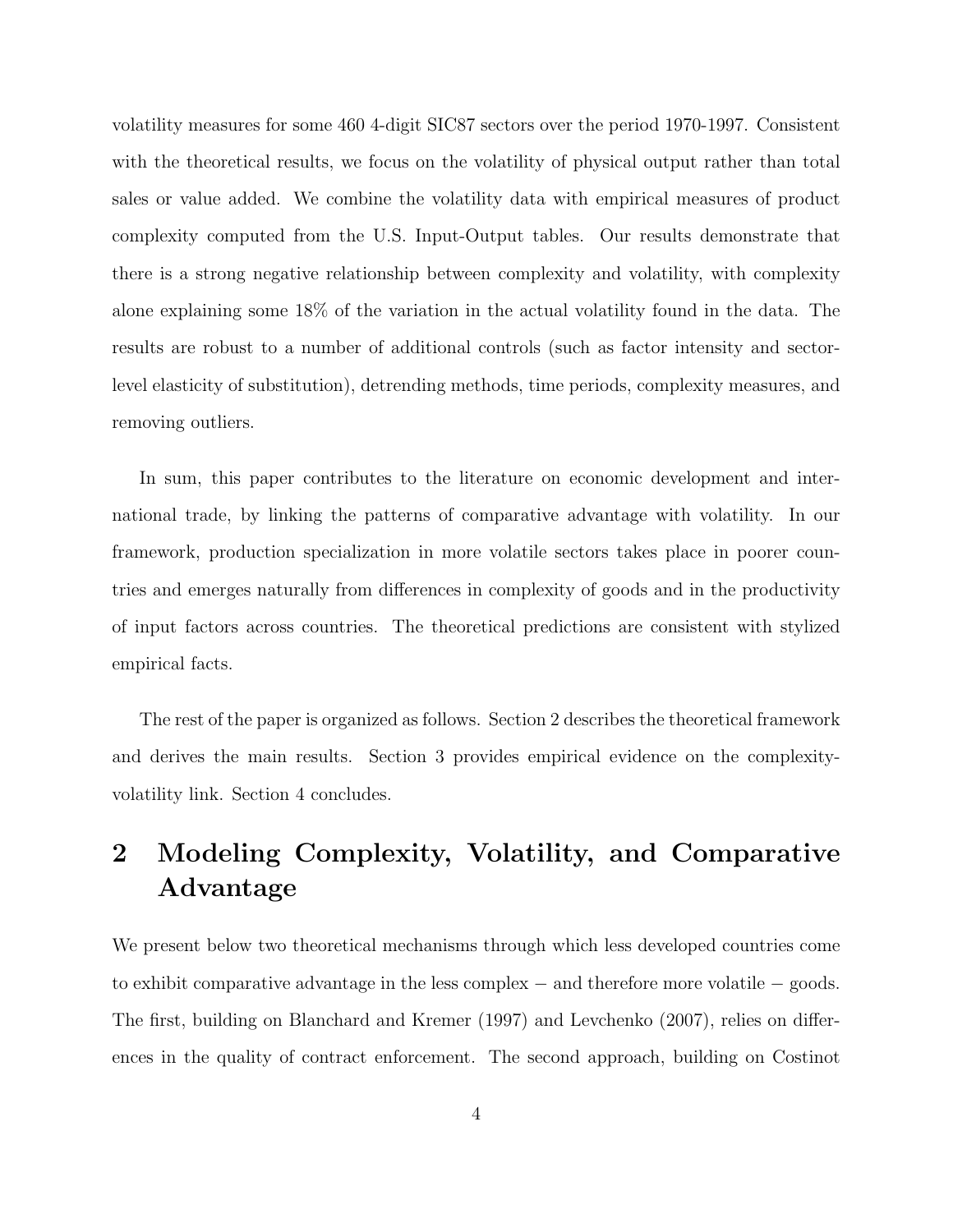(2009), relies on the differences in human capital endowments across countries and the optimal division of labor. We now consider each of these mechanisms in turn.

#### 2.1 Intermediate Inputs and the Contracting Environment

Consider an economy with a large number of industries, each characterized by the number of intermediates z required for production,  $z \in (0, \overline{z}]$ . For simplicity, we assume that the final output in industry  $z$  is produced with a Leontief production function

$$
q_z = \min(q(1), \dots, q(s), \dots, q(z)), \tag{1}
$$

where  $q(s)$  is the quantity of intermediate good s that goes into production of the final good,  $s = 1, \ldots, z$ . There is one factor of production, L, and a large number of ex-ante identical potential intermediate goods producers. These hire labor to produce intermediates with a linear production function  $q(s) = l$ . Both the intermediate and the final goods sectors are competitive.

Final good producers in a sector requiring z inputs contract with z intermediate goods producers to deliver the inputs. The country's contracting environment is imperfect. In particular, after the intermediates have been contracted for by the final goods producer, each intermediates producer reneges on the project with some probability  $1 - \rho$ . When this happens, the entire project yields the output of zero. The value of  $\rho$  captures the level of institutional quality in the country. The higher it is, the more unlikely an intermediate input producer is to renege. As a result, for a given level of investment into each intermediate good production, the final output is given by

$$
\min(l(1),...,l(z)).
$$
\n(2)

with probability  $\rho^z$ , and zero with probability  $1 - \rho^z$ .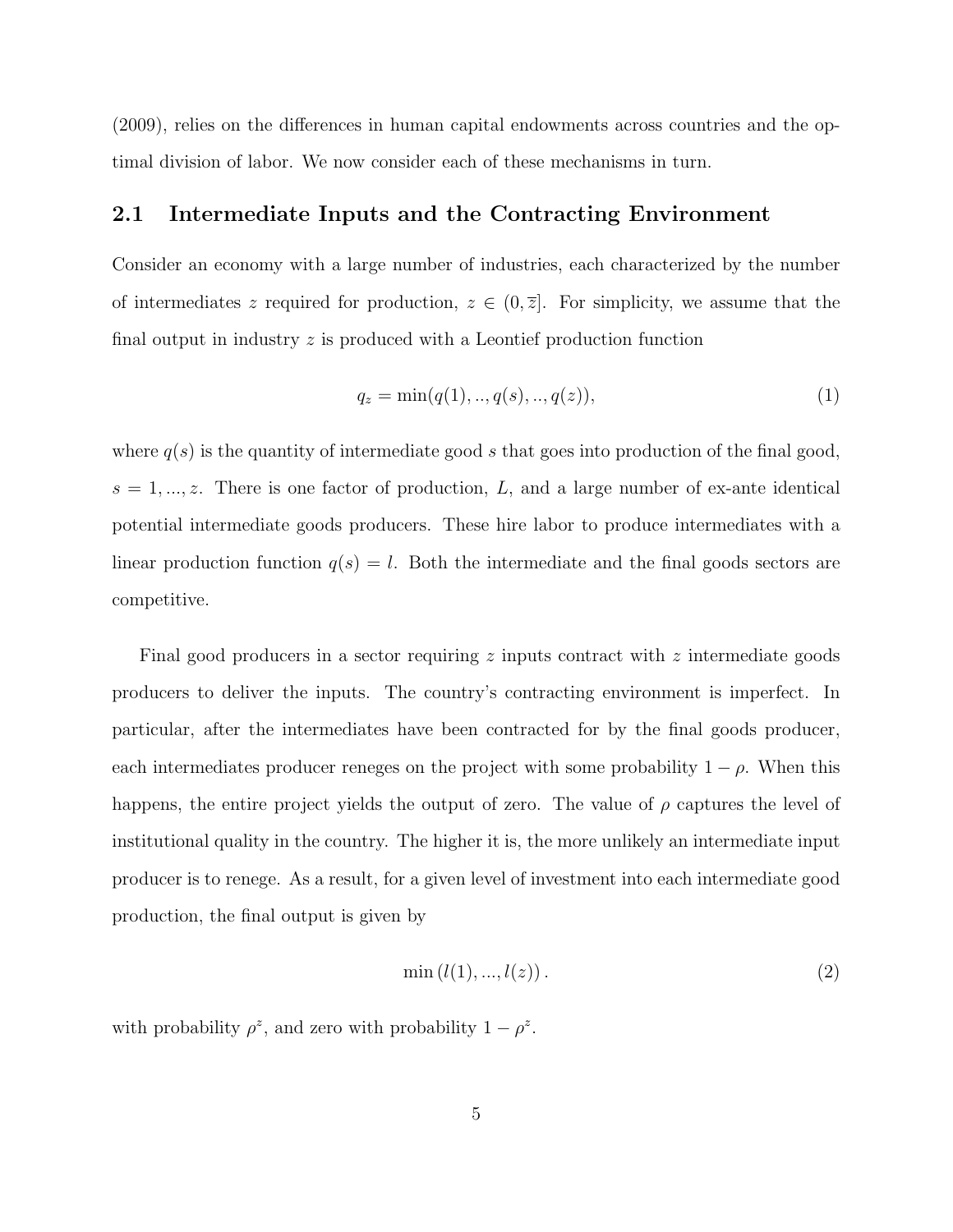Since all intermediate goods producers are ex ante identical and enter symmetrically into the production function, the final goods producer contracts for the same level of investment/employment for each intermediate. Therefore, the expected final output per worker is given by  $\frac{\rho^z}{z}$  $\frac{\partial^2}{\partial z}$  in industry z. Thus, output per worker depends on the complexity, z, of the good, and the quality of institutions  $\rho$ . Note that expected output per worker decreases in z at any level of institutional quality  $\rho$ . This is a result in the spirit of the O-ring theory of Kremer (1993) and the complementarity model of Jones (2011): the more steps the good requires, the higher is the chance that something will go wrong. If the inputs are "essential" as they are with a Leontief production function, the lower is the expected output. Note that in a model with multiple goods, this also implies that more complex goods command higher prices. While we are not aware of empirical studies of such a relationship in the data, the prediction appears *prima facie* sensible and intuitive.<sup>1</sup>

In this setting, less complex goods – that is, goods with lower  $z$  – are more volatile. The overall output per worker is  $\frac{1}{z}$  with probability  $\rho^z$  and zero with probability  $1-\rho^z$ . Therefore, the variance of output per worker is given by  $\frac{1}{z^2} \rho^z (1 - \rho^z)$ . We state the following Lemma, proved formally in Appendix B:

Lemma 1 (Complexity and Volatility in the Imperfect Contracting Model) The variance of output per worker decreases in z:  $\frac{d}{dz}Var\left(\frac{\rho^2}{z}\right)$  $\frac{p^z}{z}\big) < 0.$ 

This result is intuitive: the fewer inputs to production there are, the greater is the (marginal) impact of an individual input on the overall output. Thus, the behavior of an individual input more closely approximates the behavior of the total output. By contrast, with a large number of inputs, the total output is determined by a combination of a large

<sup>&</sup>lt;sup>1</sup>It is well documented that more developed countries export goods with higher unit values. Since both in the theoretical model and in the data more developed countries export the more complex goods, in this respect the model appears consistent with the data.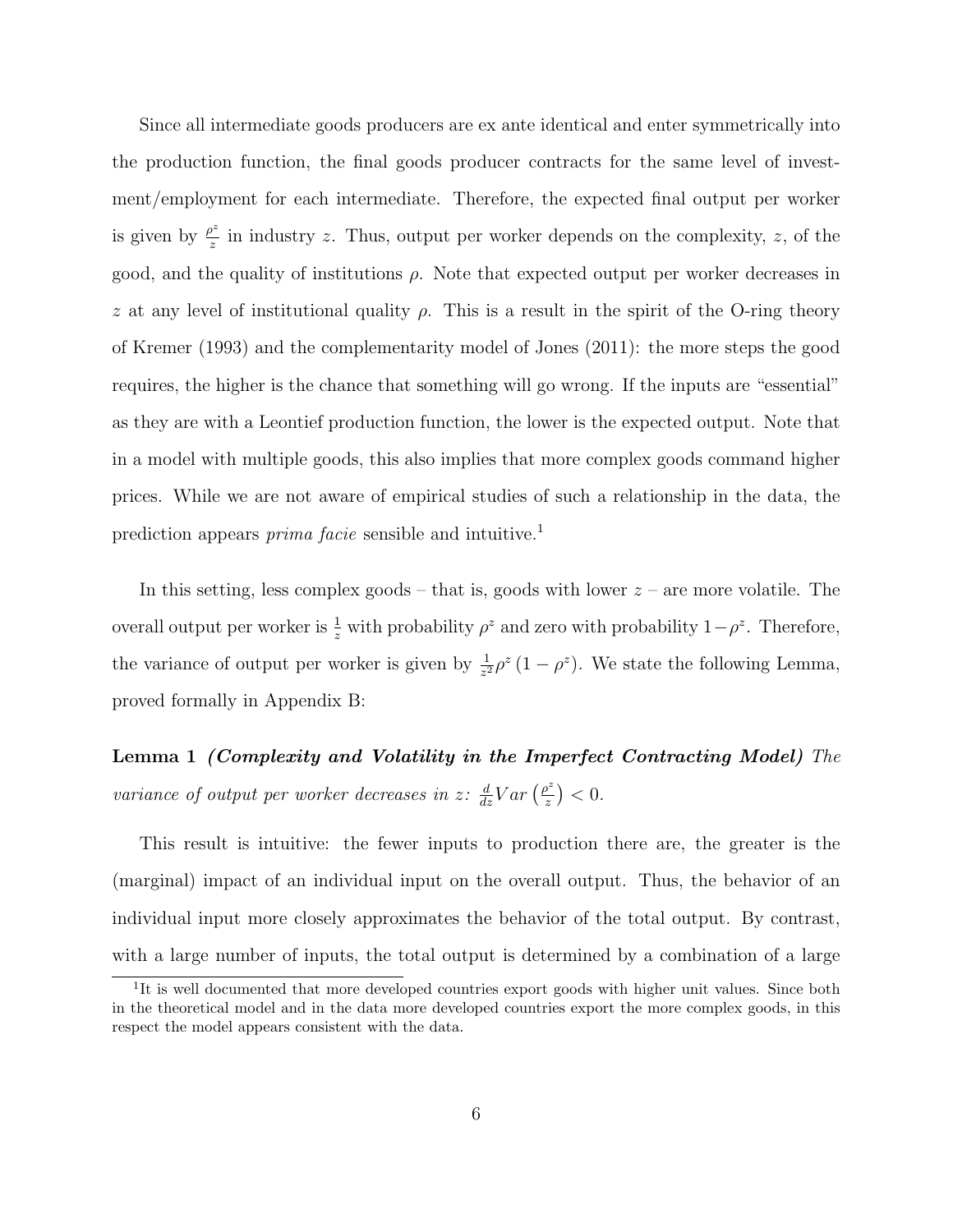number of uncorrelated shocks, and is thus less volatile.<sup>2,3</sup>

#### 2.2 Imperfect Contracting and Comparative Advantage

Now suppose there are two countries, North and South. While we do not model contract enforcement explicitly, we assume that a better contracting environment in a country implies that the probability that someone reneges  $(1 - \rho)$  is lower there. Without loss of generality, let us assume that the North has a more efficient contracting environment. Thus,  $\rho_N > \rho_S$ .

We can map this setting into the Ricardian model of Dornbusch, Fischer and Samuelson (1977). Denote by  $a^N(z) = \frac{z}{\rho_N^z}$  the unit labor requirement for good z in the North, and similarly in the South. Then, the relative unit labor requirement for good  $z$  in the two countries is:

$$
A(z) = \frac{a^{S}(z)}{a^{N}(z)} = \left(\frac{\rho_{N}}{\rho_{S}}\right)^{z}.
$$
\n(3)

Does an efficient contracting environment create comparative advantage? That is, is the North relatively more productive in goods with higher z? The derivative of this ratio of productivities with respect to z is:

$$
\left(\frac{\rho_N}{\rho_S}\right)^z \log\left(\frac{\rho_N}{\rho_S}\right) > 0. \tag{4}
$$

We have just proved the following result:

Lemma 2 (Comparative Advantage in the Imperfect Contracting Model) The North has comparative advantage in goods with higher  $z \colon \frac{dA(z)}{dz} > 0$ .

<sup>&</sup>lt;sup>2</sup>Note that the assumption of zero output in case of default is not important for the results. Alternatively, we could assume that even when the supplier reneges successfully, the final goods producer can force it to deliver a fraction  $\delta$  of the contracted quantity of the intermediate good. In that case, the total output per worker is  $\frac{\delta}{z}$  when no supplier defaults, and the variance of output is simply  $\frac{1}{z^2} \rho^z (1 - \rho^z) (1 - \delta)^2$ . It is clear that all the results carry over to this case.

<sup>3</sup>Note that the only shock, and thus the only volatility in this model comes from the possibility that an input supplier reneges on the delivery of the good. This assumption is not crucial: the result above extends to the case in which there is both a reneging shock and a genuine productivity shock, as long as the two are uncorrelated for each supplier.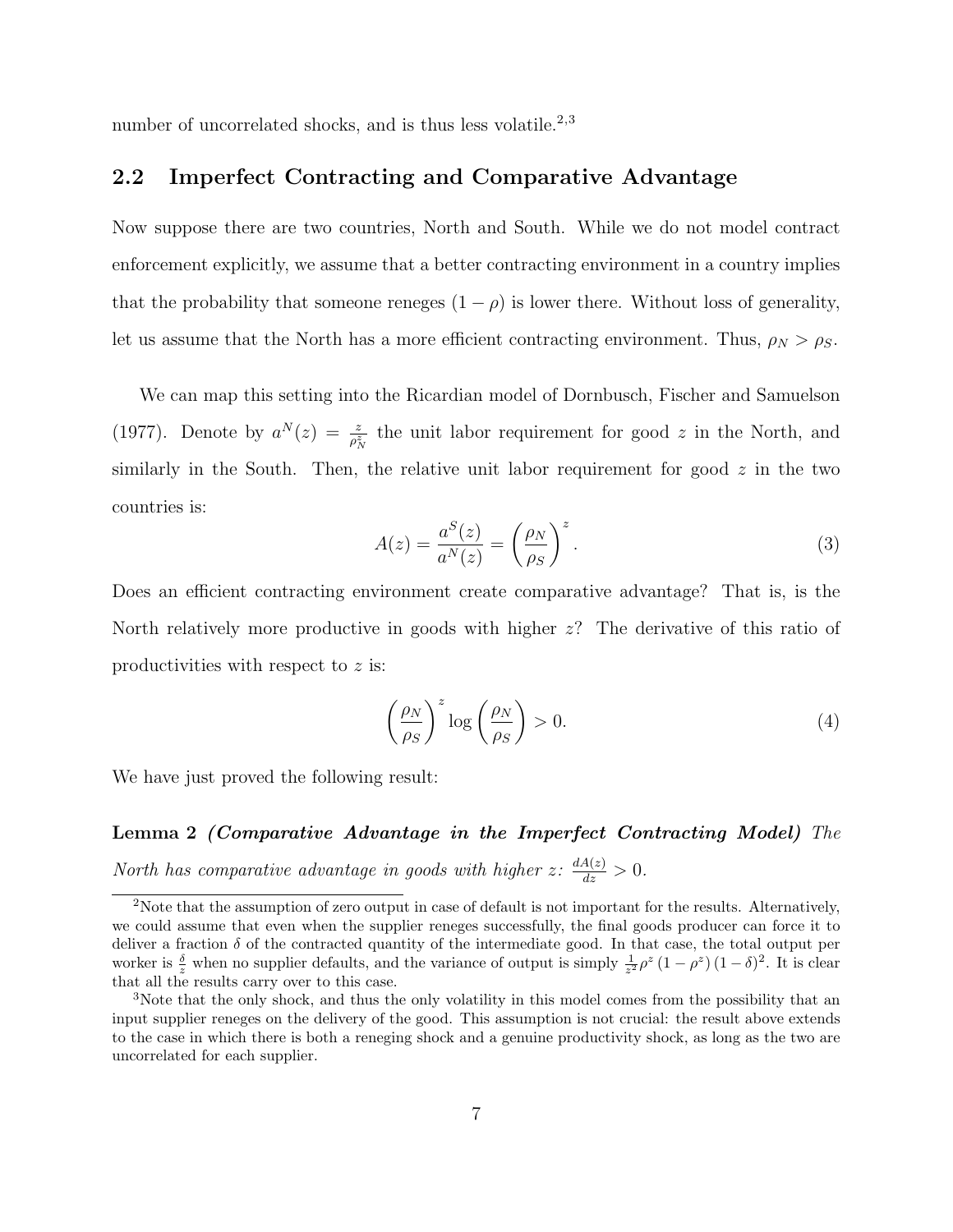The North is indeed relatively more productive in high-z goods.

The preceding theoretical framework, while admittedly highly stylized, serves to illustrate two key ideas. First, output volatility is driven by product complexity. And second, better (worse) contracting environments can therefore generate comparative advantage in less (more) volatile goods. If we expect the efficiency of the contracting environment to improve with development, we obtain specialization in more volatile goods in less developed countries – consistent with the empirical findings of Koren and Tenreyro (2007) discussed above.

What is the role of the Leontief production function assumption for these results? Lemma 1 – volatility decreasing with the number of inputs – is clearly much more general, in the sense that it applies under other elasticities of substitution between inputs. It is present, for instance, in the opposite extreme case with perfect substitute inputs, as well as intermediate elasticities of substitution. Koren and Tenreyro (2012) develop this idea further. Indeed, assuming extreme complementarity actually stacks the cards against finding this relationship: more substitutable inputs imply possibilities for diversification across inputs (in the extreme case of perfect substitutability this simply becomes the Law of Large Numbers), which makes the result that more inputs means lower volatility even more straightforward.

Where the Leontief-type structure is really necessary is to generate comparative advantage: contractual frictions have to compound with complexity, so that not only is the country with better institutions more productive in every good, but it is *relatively* more productive in the more complex goods. It is this aspect of the model that relies on the Leontief assumption. This type of physical environment is quite typical in models with incomplete contracts (Blanchard and Kremer 1997, Caballero and Hammour 1998, Levchenko 2007). The strict Leontief structure could be relaxed somewhat by adopting a more general production function for the total output conditional on delivery of all the inputs, but assuming that if just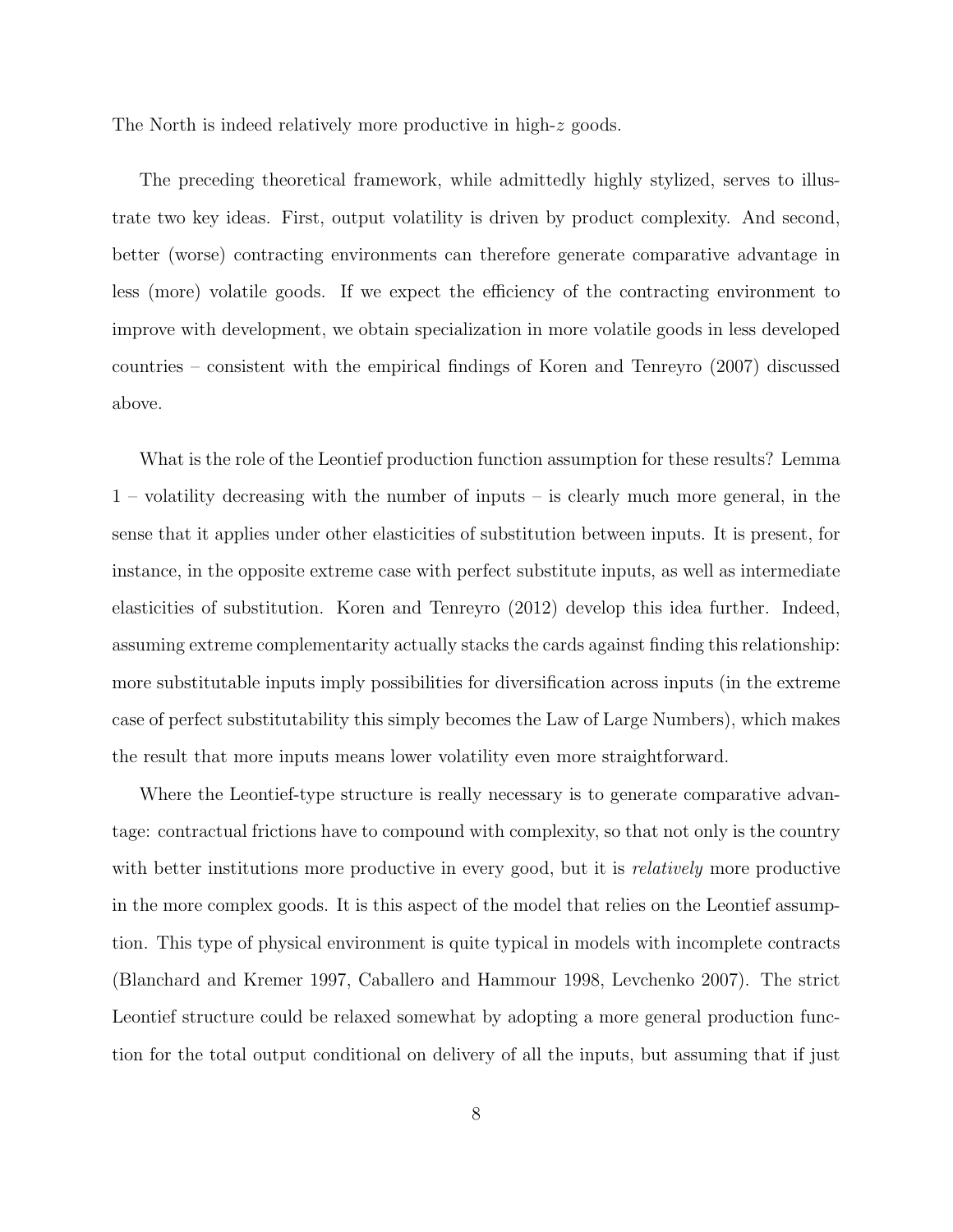one input supplier reneges, the total output is still zero.

#### 2.3 Human Capital and the Division of Labor

Our second modeling approach, based on Costinot (2009), relies on the differences in human capital endowments across countries and the optimal division of labor in the production of final goods. As in the previous section, more complex final goods require a larger number of intermediate inputs to be supplied or, as interpreted here, a larger number of different tasks to be performed. It is assumed that each of the tasks necessary for the production of the final good requires some fixed labor costs to be incurred. As in Costinot (2009), dividing up the tasks among a larger number of workers generates gains from specialization – fewer tasks taken on by a single worker implies lower fixed costs incurred per worker, thereby raising output per worker. On the other hand, since workers are subject to random productivity shocks, complementarity in production implies that the expected level of output is lower with a larger number of workers.<sup>4</sup> In the analysis that follows, we see how the trade-off between these two forces determines optimal team size used in production (and thus unit production costs) as a function of complexity. Then we will examine how, in this context, countries with high human capital workers have comparative advantage in the production of more complex goods.

Once again, consider an economy with many goods indexed by  $z \in (0, \bar{z}]$ . Each good is produced with a Leontief technology requiring z tasks to be performed. Let  $s \in (0, z]$  denote a particular task that must be performed in order to produce good z, and let  $q(s)$  be the quantity of task s. Then, the total output of good  $z$ ,  $q_z$ , is given by

$$
q_z = \min_{s \in (0,z)} q(s). \tag{5}
$$

The economy is populated by  $L$  workers, each with productivity  $h$ . There are fixed costs associated with performing each task s. In particular, a worker must first spend 1 unit of

<sup>4</sup>This point has been emphasized recently by Jones (2011).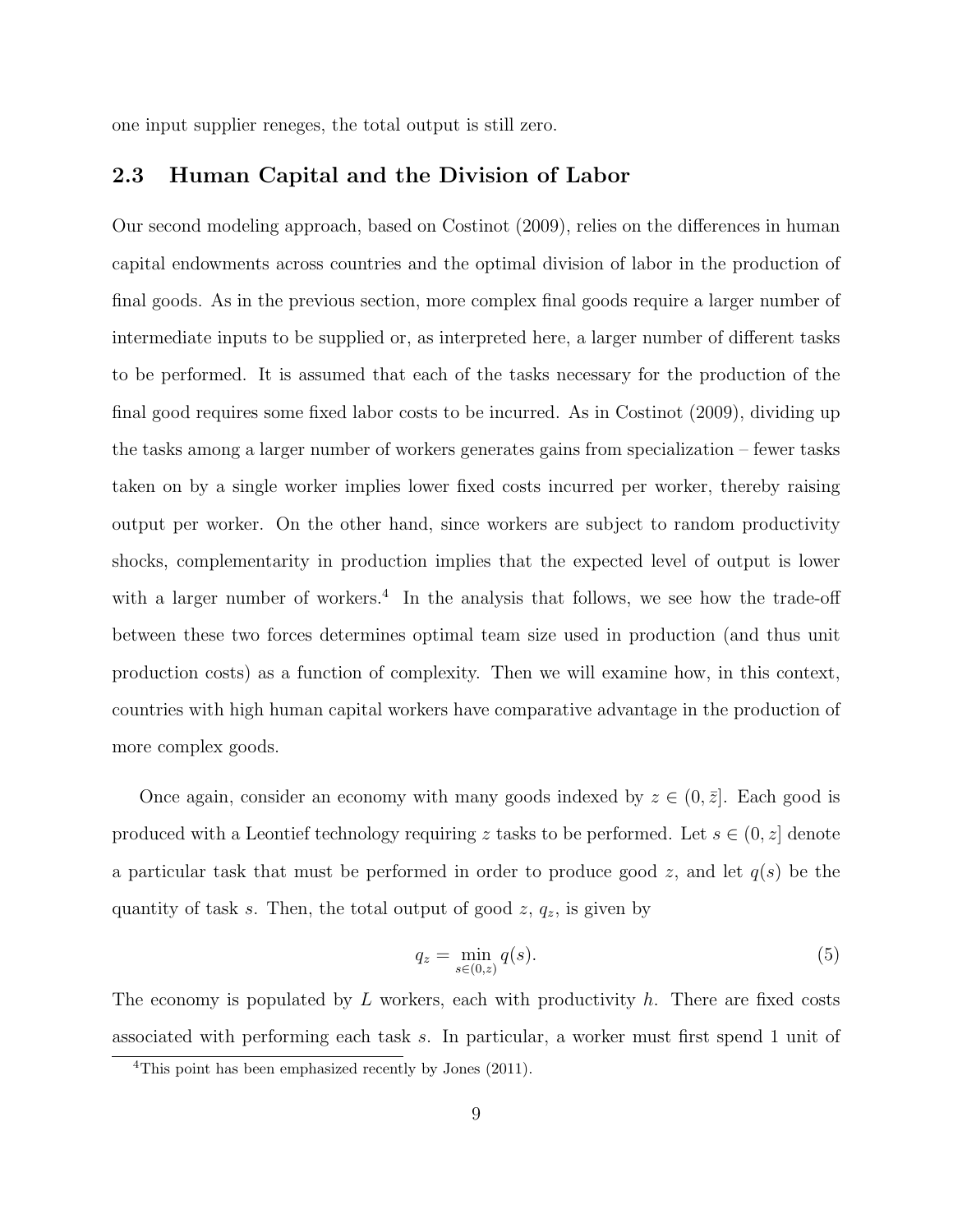labor learning to perform each task. Let  $N$  be the team size that characterizes production of a good with complexity z. The first question we ask is what is the team size that maximizes output per worker in sector z.

With a team of size N, each team member specializes in  $\frac{z}{N}$  tasks, and allocates her endowment of labor equally to each of them. Therefore, after paying the fixed cost to learn these tasks, each worker has  $h-\frac{z}{\lambda}$  $\frac{z}{N}$  units of labor to spend on production. Hence, each worker is able to dedicate  $\frac{h-\frac{z}{N}}{\frac{z}{N}}$  units of labor to each task.

After paying the fixed costs, each worker receives a productivity shock  $\varepsilon$ , affecting her performance of each task equally. Therefore, the worker's actual output is

$$
q(s) = \left(\frac{hN}{z} - 1\right)\varepsilon\tag{6}
$$

of each task s. Plugging equation  $(6)$  into  $(5)$ , it is immediate that the total output of this team is  $q_z = \left(\frac{hN}{z} - 1\right) \min_{n=1,\dots,N} \varepsilon_n$ , while the output per worker is

$$
\frac{q_z}{N} = \left(\frac{h}{z} - \frac{1}{N}\right) \min_{n=1,\dots,N} \varepsilon_n.
$$
\n(7)

Note that, holding team size fixed, output per worker is higher, the greater the human capital level h and the lower the complexity of the good being produced z. This is as is expected. Furthermore, output per worker is a function of the random productivity shocks faced by workers. What is the team size that maximizes output per worker in this setting? Assume that the shocks are uncorrelated across workers. The expected output per worker is then equal to

$$
E\left(\frac{q_z}{N}\right) = \left(\frac{h}{z} - \frac{1}{N}\right) E(\varepsilon_{(1)}),\tag{8}
$$

where  $\varepsilon_{(1)} \equiv \min_{n=1,\dots,N} \varepsilon_n$  is the first order statistic associated with the sample of N outcomes of a random variable  $\varepsilon_n$  across the workers in a team (see Appendix A).

For the sake of tractability, assume for now that the shocks to workers are distributed  $\varepsilon \sim$ Uniform(0, 1). This assumption has the advantage of leading to a simple closed-form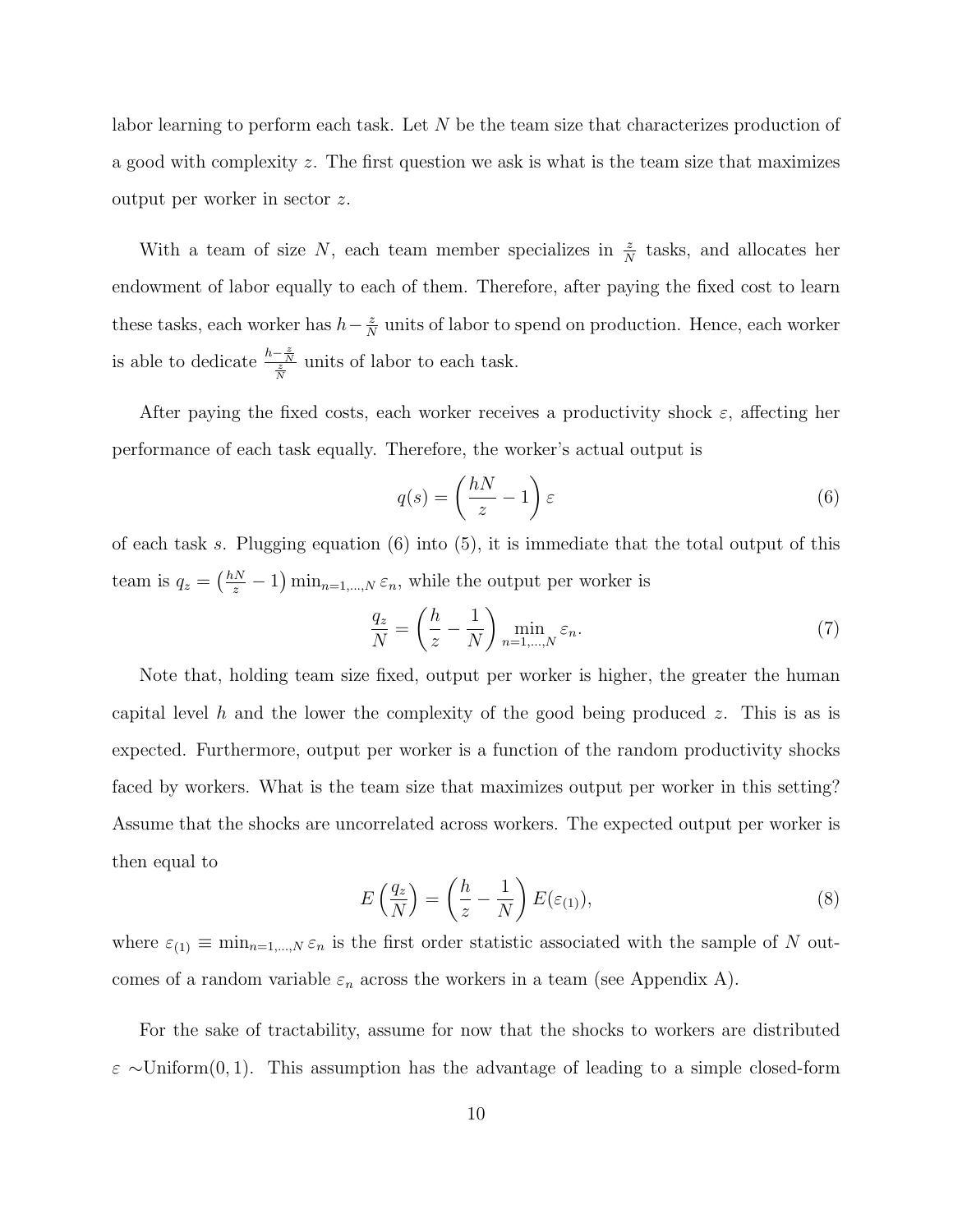solution for the optimal team size. In particular, the expected output per worker with team size N is equal to (see eq. A.4):  $\left(\frac{h}{z} - \frac{1}{N}\right)$  $\frac{1}{N}$ )  $\frac{1}{N+1}$ . Following Costinot (2009), this expression can be used to find the optimal team size  $N_z$  in a sector with complexity z:

$$
N_z = \operatorname{argmax}_{N} \left( \frac{h}{z} - \frac{1}{N} \right) \frac{1}{N+1}.
$$
\n(9)

The first-order condition is given by:

$$
\frac{1}{N^2} \frac{1}{N+1} + \left(\frac{h}{z} - \frac{1}{N}\right) \left(\frac{1}{\left(N+1\right)^2}\right) = 0.
$$
 (10)

Straightforward manipulation gives the optimal team size in sector z of:

$$
N_z = \frac{z}{h} \left( 1 + \sqrt{1 + \frac{h}{z}} \right). \tag{11}
$$

The optimal team size increases in the complexity of the good, z, and decreases in the worker productivity h. Optimal team size increases with complexity due to the gains from specialization that are obtained when the necessary tasks are divided up among a larger number of workers. The higher is the level of human capital, the costlier a low productivity draw becomes, and thus optimal team size falls in  $h$ . As we will see, the relationship we have established between optimal team size, complexity and human capital will be important in determining the pattern of comparative advantage.

Though the model of the division of labor and team size follows Costinot (2009), the key tension that pins down the optimal team size is different in our paper. In Costinot (2009), the tension is between greater division of labor and the resulting higher per worker productivity on the one hand, and imperfect contract enforcement: the more workers are in a team, the greater is the probability that at least one of them reneges. In our setup, the tension is between division of labor and the greater possibility of an adverse productivity shock that an individual worker may experience, in a production setting characterized by strong complementarities, a mechanism inspired by Jones (2011). Note also that though we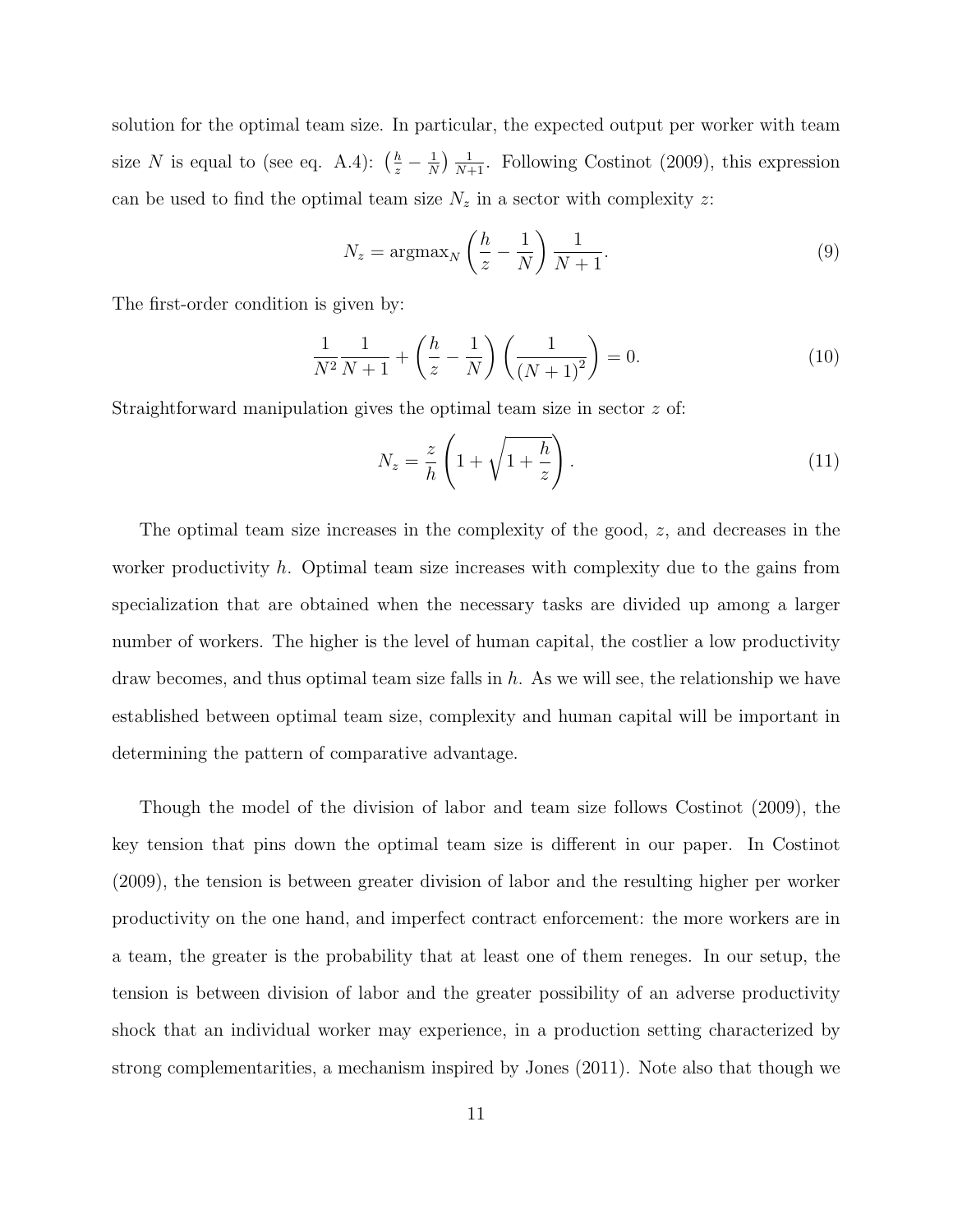choose to follow Costinot's terminology and call the team members "workers," the model will not change if we think of  $N$  as intermediate inputs suppliers instead.

The first result we would like to establish is that in this setting more complex goods are also less volatile. Going back to the expression for output per worker (7), it is immediate that the volatility of output per worker is given by:

$$
Var\left(\frac{q_z}{N}\right) = \left(\frac{h}{z} - \frac{1}{N}\right)^2 Var(\varepsilon_{(1)}).
$$
\n(12)

We state the counterpart of Lemma 1 for this model:

Lemma 3 (Complexity and Volatility in the Division of Labor Model) The variance of output per worker decreases in z:  $\frac{d}{dz}Var\left(\frac{q_z}{N}\right)$  $\frac{q_z}{N}$  >  $0$ .

The proof is provided in Appendix B. We should note that the result in Lemma 3 depends in an important way on the property that the variance of the first order statistic (the minimum of a random sample) decreases in the sample size. Though this property appears intuitive, there are no finite sample general results in statistics about how the variance of the first order statistic behaves as the sample size increases. However, it can be confirmed using direct calculation that this variance indeed decreases in the sample size for some important distributions such as the uniform (as in this paper), exponential, Pareto, and Fréchet. This gives us some confidence that our main results are not excessively driven by the particular distributional assumptions that we adopt.

A related result is that in each sector z, a country with lower productivity of workers experiences lower volatility. This is because higher productivity implies lower team size, which in turn increases the volatility of output.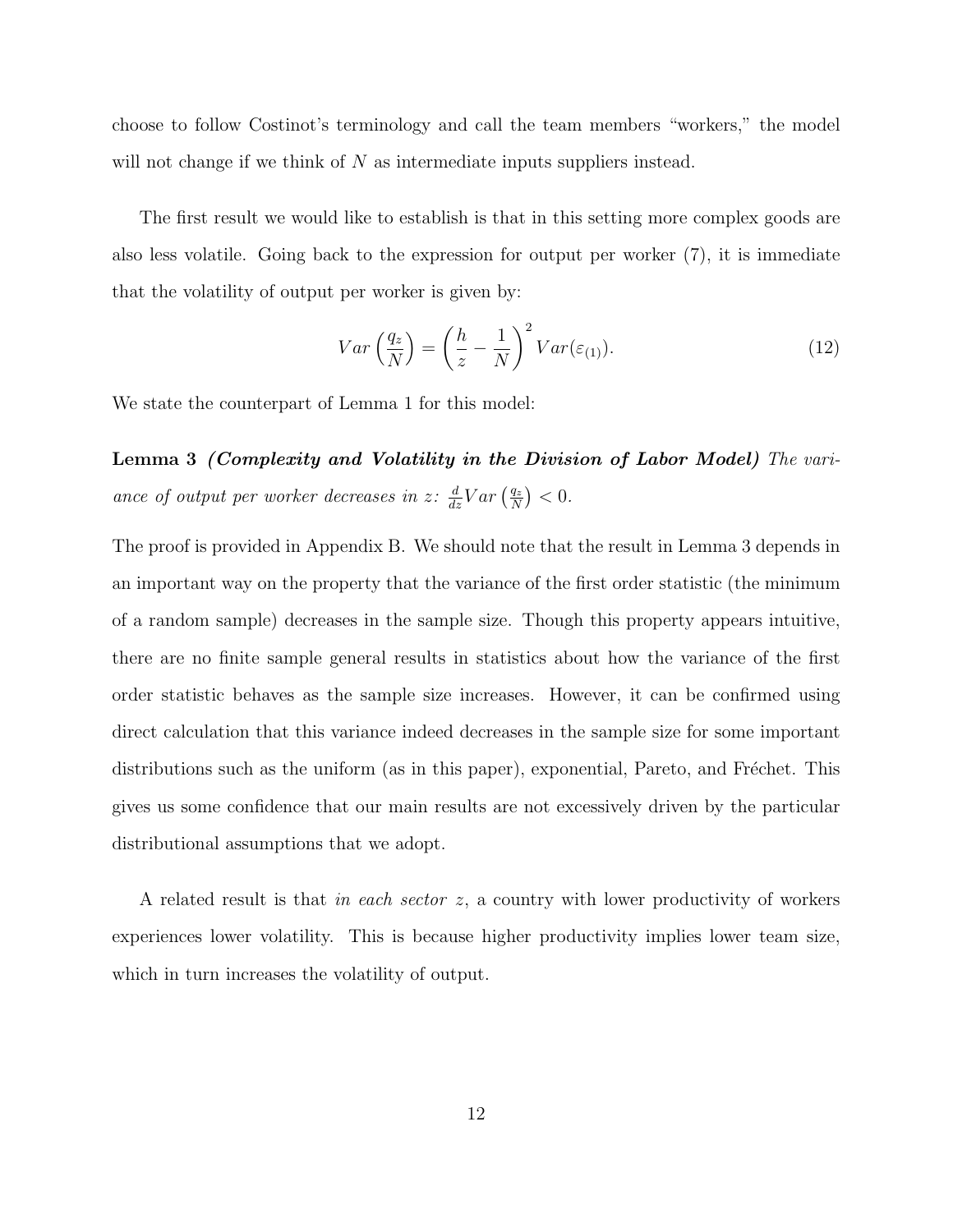#### 2.4 Human Capital Differences and Comparative Advantage

Suppose now that there are two countries, North and South. The only difference between them is that the North's workers are more productive:  $h^N > h^S$ . Following Costinot (2009), we map this model into the Ricardian framework of Dornbusch et al. (1977), by considering the unit labor requirements in each good  $z$  in the two countries. The average labor requirement of a unit of the good  $z$  in the North is:

$$
a^{N}(z) = \frac{h^{N}}{\left(\frac{h^{N}}{z} - \frac{1}{N_{z}^{N}}\right) \frac{1}{N_{z}^{N} + 1}} = \frac{zh^{N} N_{z}^{N}(N_{z}^{N} + 1)}{(h^{N} N_{z}^{N} - z)},
$$
\n(13)

and similarly in the South. Therefore, the ratio of relative unit labor requirements is given by:

$$
A(z) = \frac{a^S(z)}{a^N(z)} = \frac{h^S N_z^S (N_z^S + 1)(h^N N_z^N - z)}{h^N N_z^N (N_z^N + 1)(h^S N_z^S - z)}.
$$
\n(14)

In order to establish the direction of comparative advantage, we must ascertain whether the schedule  $A(z)$  is increasing or decreasing. Taking the derivative with respect to z, and applying the envelope theorem, we obtain:

$$
A'(z) = \frac{\frac{\partial a^S}{\partial z} a^N - a^S \frac{\partial a^N}{\partial z}}{(a^N)^2}.
$$
\n(15)

Evaluating the partial derivatives with respect to z based on equation  $(13)$  and simplifying,  $A'(z)$  becomes:

$$
A'(z) = \frac{h^S N^S (N^S + 1)}{(h^S N^S - z)^2 h^N N^N (N^N + 1)} \left( h^N N^N - h^S N^S \right). \tag{16}
$$

Therefore, the sign of this derivative is the same as the sign of  $(h^N N^N - h^S N^S)$ . Using equation (11), it is immediate that  $(h^N N^N - h^S N^S) > 0$ , and therefore the North has a comparative advantage in the more complex goods, as expected. We summarize the discussion above in the following Lemma:

Lemma 4 (Comparative Advantage in the Division of Labor Model) The North has comparative advantage in goods with higher  $z \colon \frac{dA(z)}{dz} > 0$ .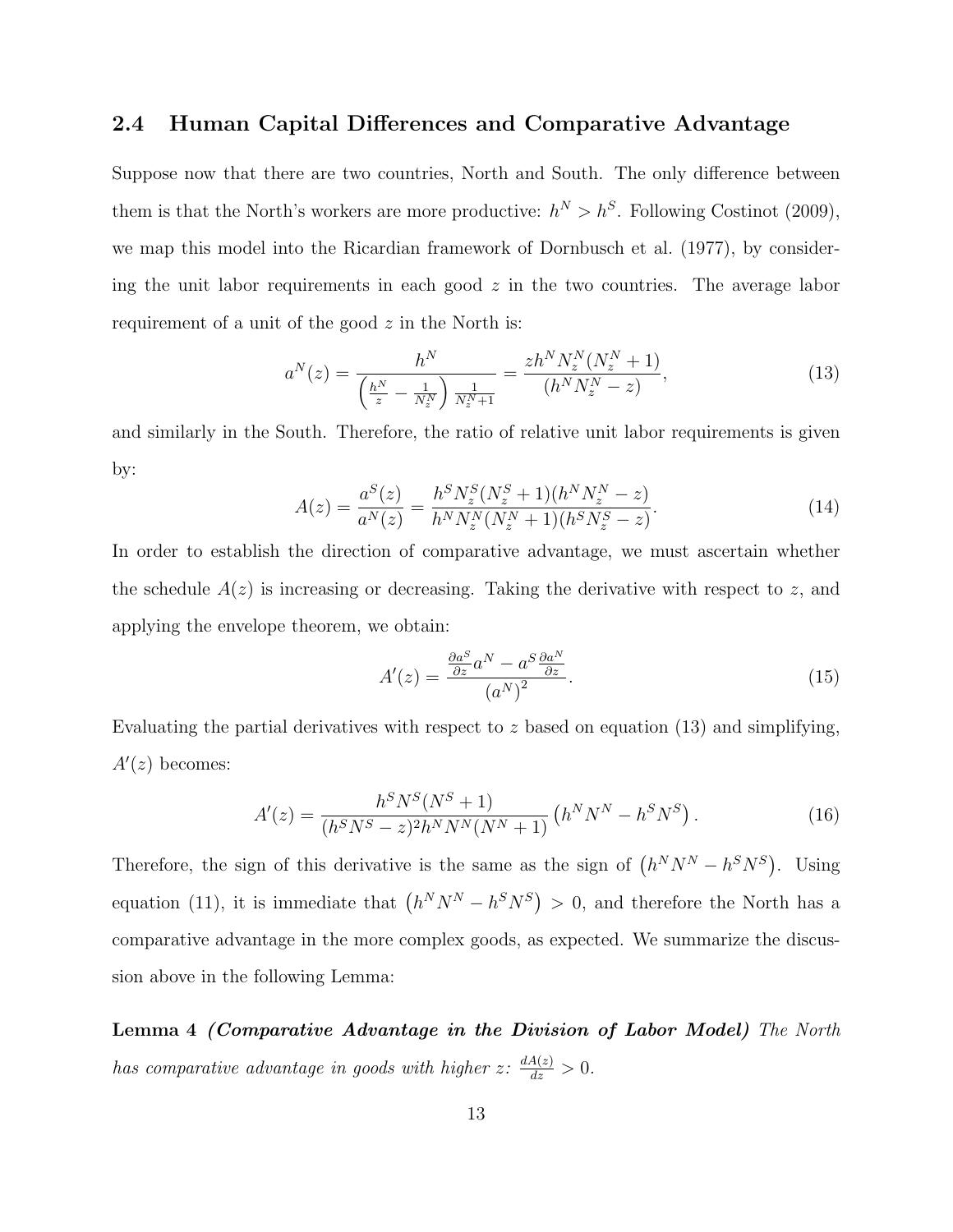The intuition for this result is straightforward: When workers have higher human capital, they spend a smaller fraction of their time learning, and so unit labor requirements are lower. Importantly, this reduction is not uniform across goods. In the more complex sectors, learning costs are more important and the decrease in unit labor requirements is larger. As a result, the country with workers with greater human capital is relatively more efficient in the more complex industries.

#### 2.5 Trade Equilibrium

We now specified the pattern of comparative advantage  $A(z)$  in two ways: by relying on contract enforcement (equation 3), and human capital differences (equation 14). In order to close the model, we must specify agents' preferences. Assume, following Dornbusch et al. (1977), that all agents have identical Cobb-Douglas preferences, so that each good receives a constant share of expenditure. Let  $\omega = \frac{w^N}{w^S}$  be the relative wage between the two countries. There exists a cutoff  $\tilde{z}$ , such that

$$
\omega = A(\tilde{z}).\tag{17}
$$

Let  $S(\tilde{z})$  be the share of income spent on Southern goods. Then, the trade balance condition is given by

$$
\omega = \frac{h^S L^S \left[1 - S(\tilde{z})\right]}{h^N L^N S(\tilde{z})}.
$$
\n(18)

The equilibrium specialization pattern is illustrated in Figure 4. Equations (17) and (18) jointly determine the equilibrium pair  $(\omega, \tilde{z})$ . It is immediate that the South produces goods  $(0, \tilde{z})$ , while the North produces goods  $(\tilde{z}, \bar{z})$ . As such, the South ends up in the less complex industries in which production is the most volatile for each firm.

Though these models are of course much too stylized to explain the observed differences in per capita income across countries, we can circle back to the empirical facts motivating the paper, which are about how specialization in volatile and complex sectors is related to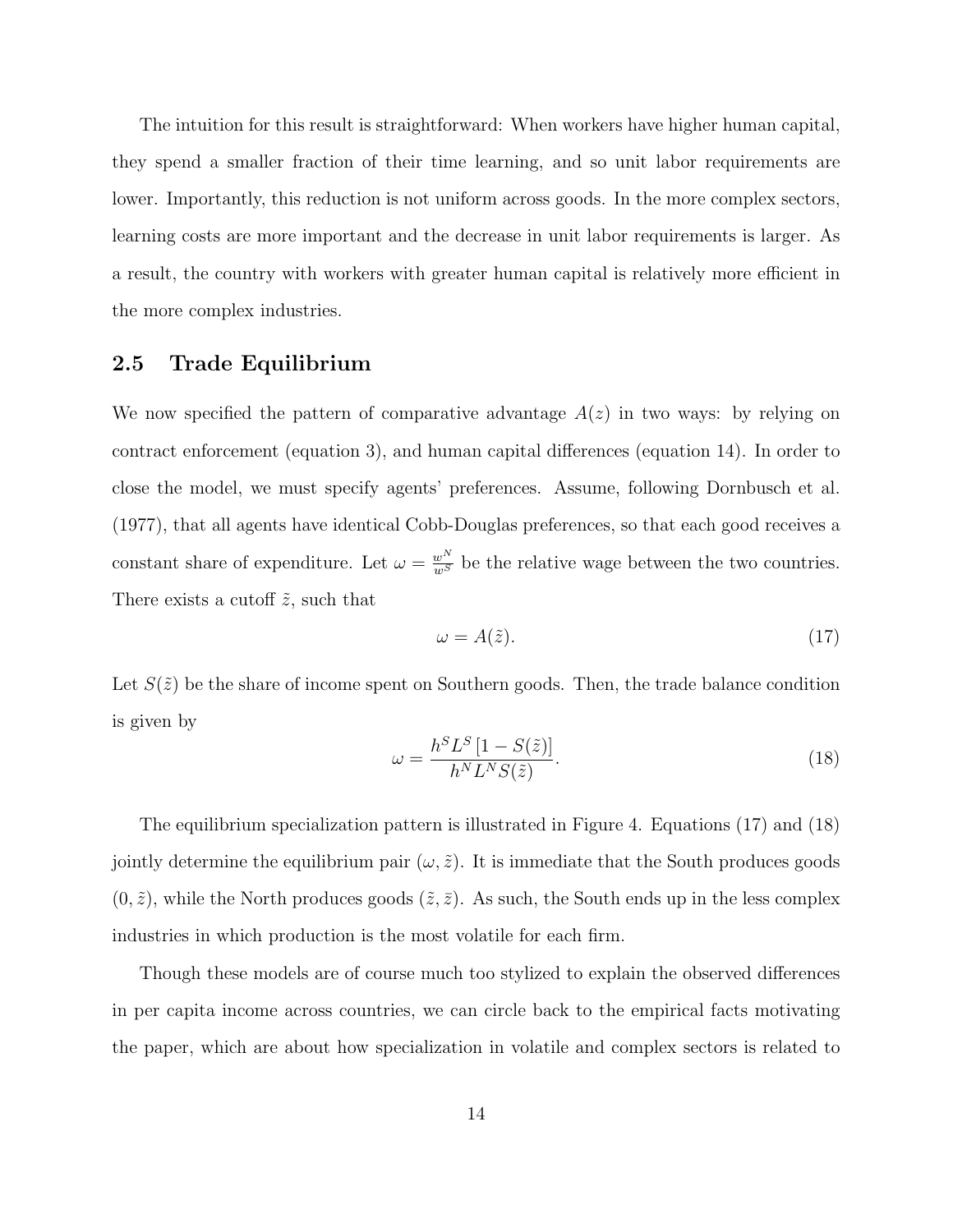per capita income. The relative per capita incomes in equilibrium are given by equation (17), and since the price levels are the same in the two countries, equation (17) also gives the ratio of the real per capita incomes. Thus, a necessary condition for the country with better institutions or higher human capital to have higher per capita income is that at the cutoff value  $\tilde{z}$ ,  $A(\tilde{z}) > 1$ . A sufficient condition is that at every  $z$ ,  $A(z) > 1$ , that is, the country with better institutions or higher human capital has an absolute advantage in every good. This sufficient condition is easily verified in both models, and thus it is indeed the case that the higher-income country exports more complex and less volatile goods.<sup>5</sup>

### 3 Empirical Evidence

There are two crucial pieces of evidence that we must bring to bear to support the theory proposed above. The first is that poorer countries do indeed specialize in less complex goods. This result has been established recently in a series of studies. Levchenko (2007) shows that countries with worse institutions – which are essentially the less developed countries – have relatively higher export shares in goods with low product complexity. In that study, measures of product complexity at sector level are constructed using the Input-Output tables for the United States, and by examining how many intermediates each sector requires to produce. Costinot (2009) provides similar results using an alternative measure, which is the average learning cost that a worker must pay in each sector before she becomes productive. Nunn (2007) constructs a measure of contract intensity by combining the U.S. Input-Output table data with a classification of intermediate goods industries into those that require relationship-specific investments and those that do not. Nunn finds that less developed countries specialize in industries that do not rely on relationship-specific investments, which could be another way of capturing industries with a low  $z$  in the model above.

<sup>&</sup>lt;sup>5</sup>It is immediate from (3) that the imperfect contracting model satisfies the sufficient condition. The easiest way to see that the human capital model satisfies the sufficient condition is to differentiate the expression for  $a(z)$  in (13) (dropping the N-superscript) with respect to h, applying the envelope theorem.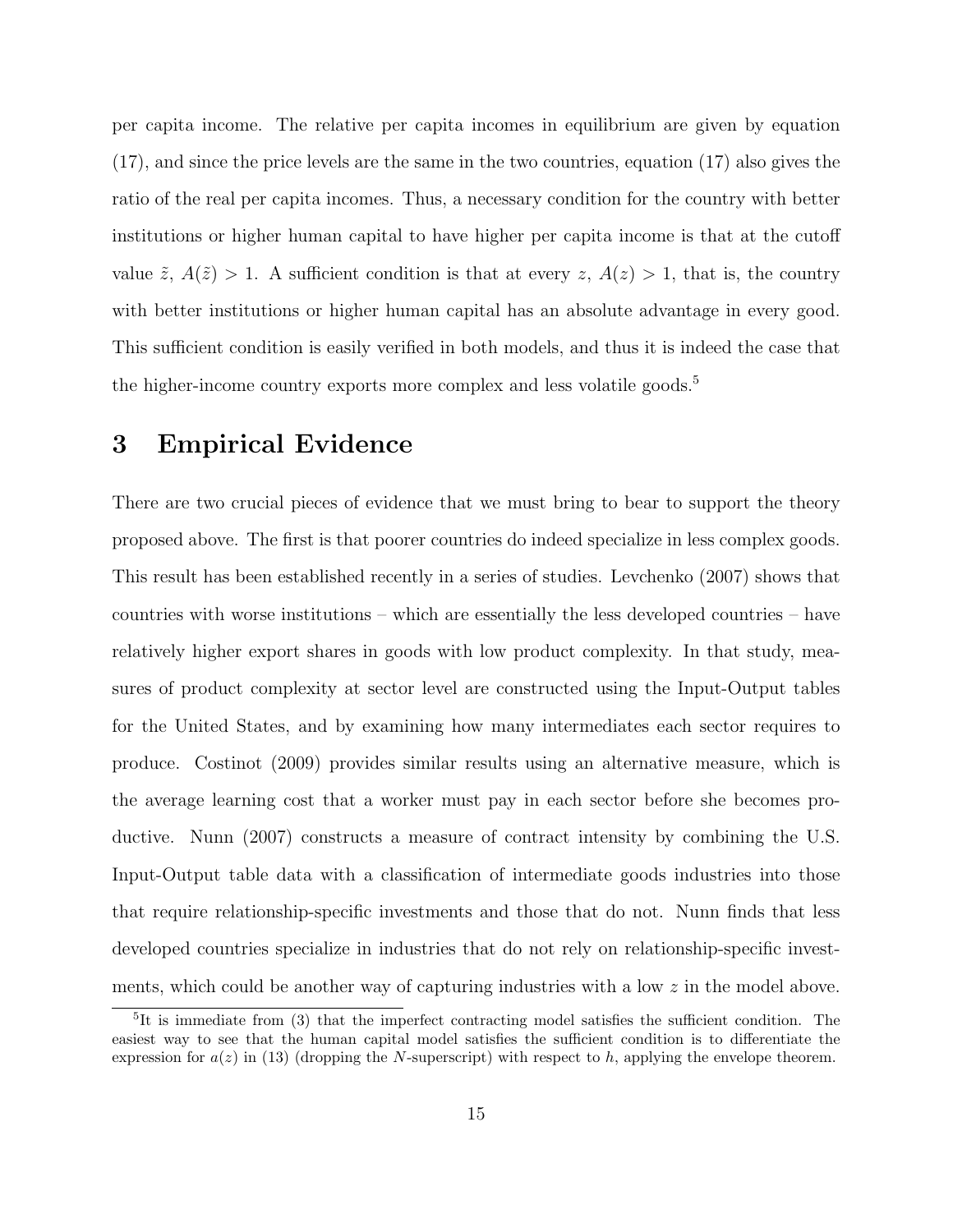Finally, Chor (2010) includes these and other determinants of comparative advantage jointly in the analysis, and shows that they are all relevant for explaining trade patterns. Since the finding that less developed countries specialize in less complex goods is well established in the literature, we do not revisit it in this paper (beyond depicting this pronounced pattern in Figure 3), and refer the reader to the papers above.

The second crucial element is the negative relationship between complexity and volatility at sector level. On this score, we are not aware of any existing empirical evidence. In this section, we use data on the actual complexity and volatility of the U.S. manufacturing sectors to demonstrate that complexity is a robust and highly significant predictor of volatility. The empirical strategy is focused on testing the predictions of the model for physical output, rather than total sales as is typical in the literature. This is important because predictions of the model regarding total sales would depend more heavily on assumptions on preferences.

In order to demonstrate the conditional correlation between product complexity and output volatility while controlling for other industry characteristics, we fit the following relationship on the cross-section of sectors using OLS:

$$
StDevi = \alpha + \beta ImpliedStDev(z)i + \gamma Xi + \epsiloni,
$$

where *i* indexes sectors,  $\text{StDev}_i$  is the standard deviation of output in sector *i*, ImpliedStDev $(z)_i$ is the standard deviation of that sector's output implied by its complexity  $z$ , and  $\mathbf{X}_i$  is a vector of other sectoral characteristics used as controls.

#### 3.1 Data

Industry-level data on volatility come from the NBER Productivity Database that reports information on 459 manufacturing sectors in the U.S. at the 4-digit SIC87 classification. We compute output per worker using data on total shipments and employment in each sector. Total output is deflated using sector-specific deflators provided in the database, ensuring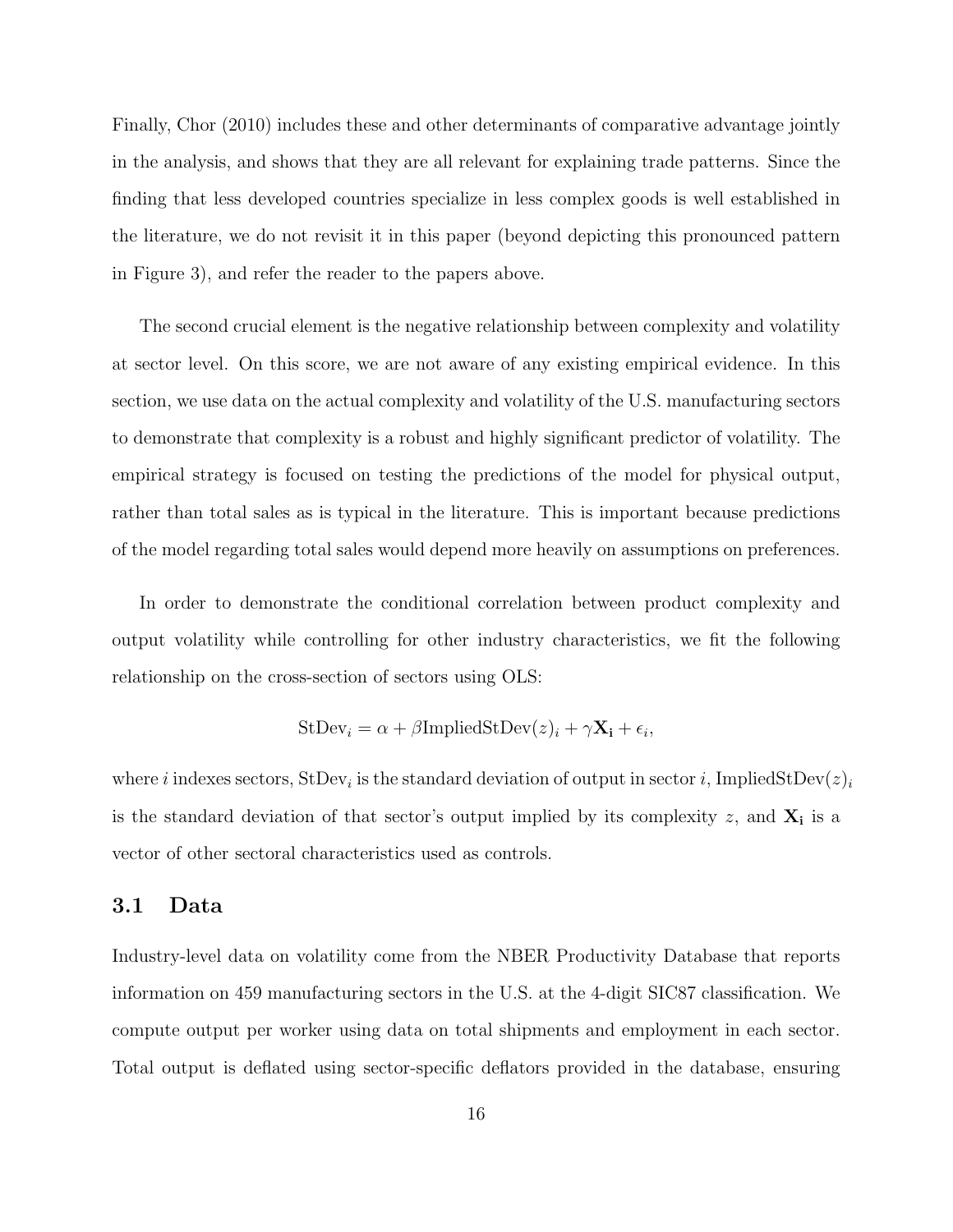that we capture the volatility of quantities. Because the level of real output per worker exhibits a trend, we compute the time series of the growth rate of output per worker for each sector, and take the standard deviation over time for the period 1970-1997. Taking growth rates is the simplest way of detrending the data. To check robustness of the results, we also HP-filter the output per worker series in each sector, and compute the volatility of the deviations from the HP-filtered trend. Following the recommendation of Ravn and Uhlig (2002), we set the HP filter parameter to 6.25, since the data are at the annual frequency. Output per worker data may be contaminated by the time variation in the use of inputs or other factors of production. Thus, we compute the volatility of two alternative series: value added per worker, and Total Factor Productivity (TFP). The sector-specific TFP series is available in the same database. For both of these, we compute the standard deviation of the growth rate of the series, though the HP-filtering procedure delivers the same results.

Data on product complexity come from the U.S. Input-Output Tables for 1992, and have been previously used by Cowan and Neut (2007) and Levchenko (2007). In particular, in this exercise we use the total number of intermediates in production as a proxy for product complexity  $z$  in the model above. It turns out that the number of intermediates ranges from 16 to 160, a tenfold difference. Table 1 reports the summary statistics for both complexity and the actual volatility (standard deviation of output per worker growth) of the sectors in our data. Table 2 reports the top 10 most and least complex sectors, according to the total number of intermediates used.

Using the variation in actual product complexity in place of  $z$  in the model, we can compute the optimal team size N from equation  $(11)$ , and as a result the volatility in each sector from equation (B.2). The resulting standard deviation of output as a function of product complexity z is depicted in Figure 5. Volatility is decreasing in complexity.<sup>6</sup>

<sup>&</sup>lt;sup>6</sup>The relationship between complexity and volatility would be similar if we instead computed implied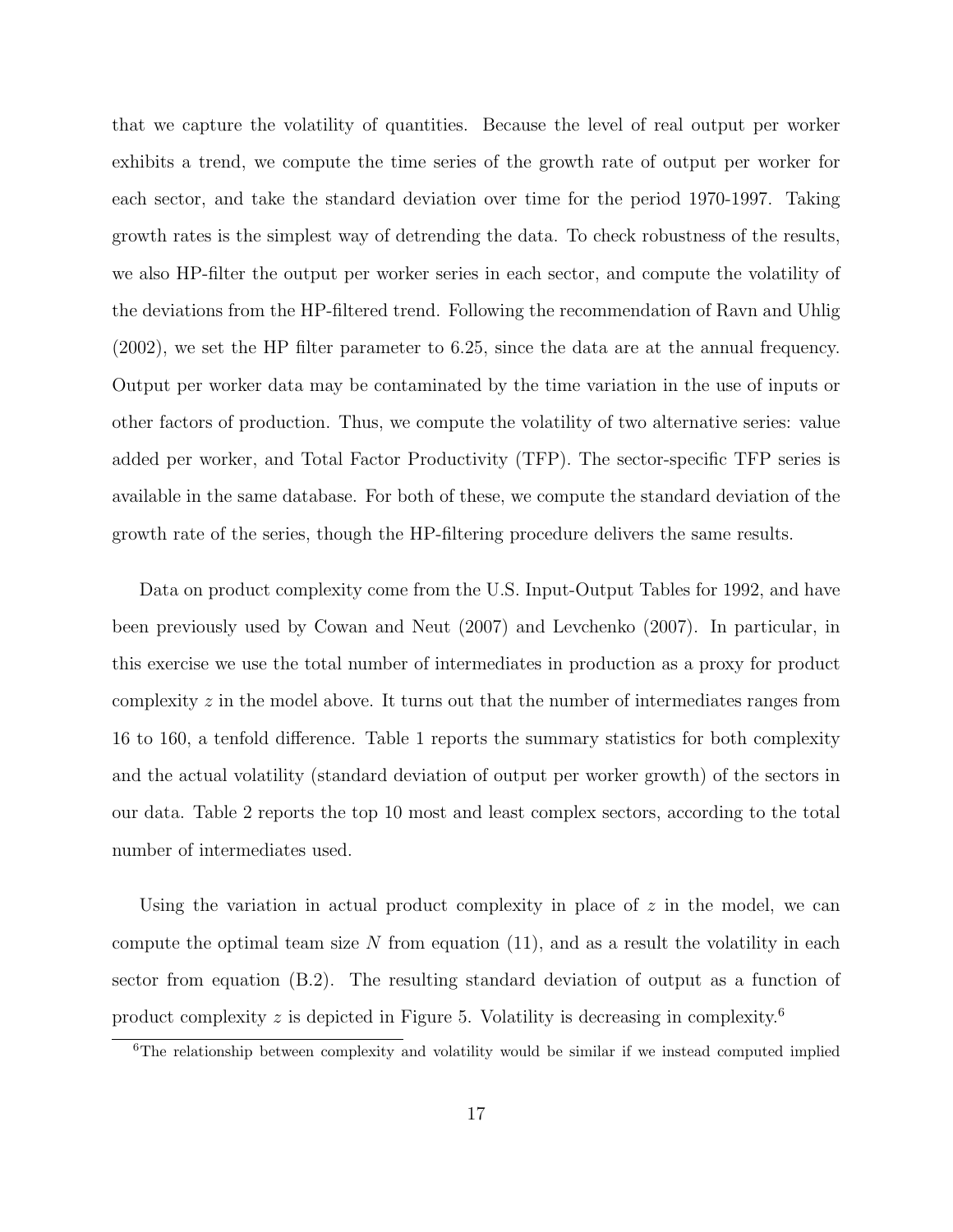#### 3.2 Results

Is the standard deviation of a sector as implied by its complexity a robust predictor of the actual volatility in that sector? Figure 6 presents the scatter plot of the standard deviation of output per worker growth against the implied volatility of output per worker constructed based on our model. There is a robust positive relationship between the two variables.

Table 3 presents the regression results. All throughout, we report the standardized beta coefficients, obtained by first demeaning all the variables and normalizing each to have a standard deviation of 1. Thus, the regression coefficients correspond to the number of standard deviations change in the left-hand side variable that would be due to a one standard deviation change in the corresponding independent variable. The four panels differ only in the measure of actual volatility used on the left-hand side. Panel A uses standard deviation of output per worker growth; Panel B, the volatility of deviations from HP trend; Panel C, volatility of value added per worker; Panel D, standard deviation of TFP growth. Column 1 reports the results of a bivariate regression of the actual on the implied volatility. The positive relationship is very pronounced: with the exception of the deviations from the HP trend series, the t-statistics on the coefficient on the implied volatility are in the range of 5-7, and the  $R^2$ 's of the bivariate regressions are as high as 0.18.

Column 2 controls for other sector characteristics, such as raw materials intensity, capital intensity, and skill intensity, constructed based on Romalis (2004). As we can see, after controlling for other sector characteristics, the coefficient of interest in Panel B goes from being insignificant to significant at the 1% level, while the rest of the results are virtually unchanged. Finally, column 3 removes the outliers in terms of actual volatility, and still volatility using the imperfect contracting model of section 2.1. All of the results are virtually unchanged under this alternative approach, so we do not report the full set of results based on the imperfect contracting model to avoid unnecessary repetition. To compute the variance, we choose the value of  $h = 20$ . We checked the robustness using all values of  $h$  between 1 and 200, and while  $h$  affects the level of the implied variance of output, the statistical significance of the results is unchanged.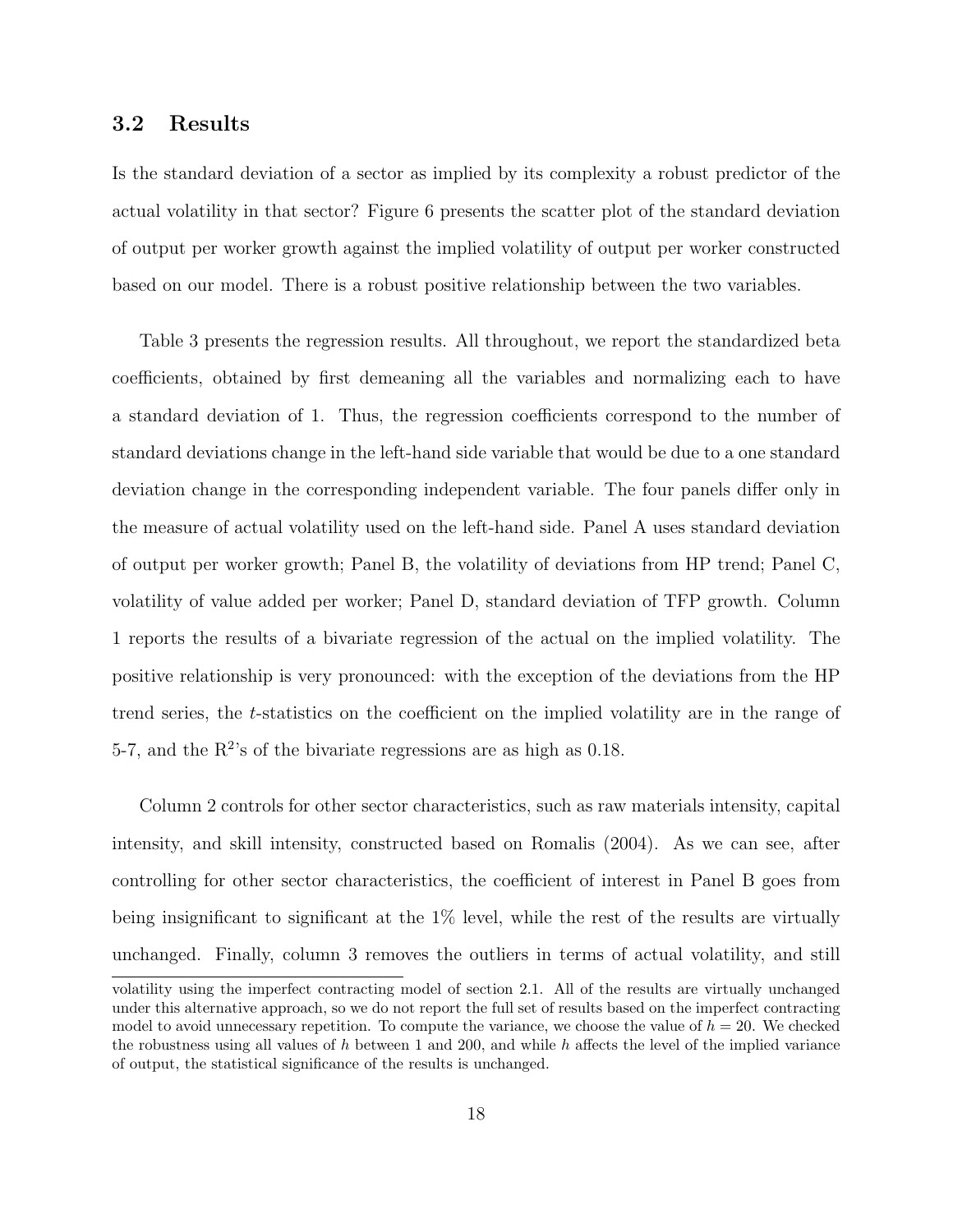finds that the relationship of interest is quite strong and statistically significant.<sup>7</sup> Finally, it may be that what we are picking up are differences in the elasticity of substitution across goods. For instance, Kraay and Ventura (2007) argue that developing countries are more volatile because they specialize in goods that have a higher elasticity of substitution. We use data from Broda and Weinstein (2006) to check whether sectoral volatility is systematically correlated with elasticity. Column 4 in each panel reports the results. Because the Broda-Weinstein data are in a different industrial classification, we lose 10 of the the sectors due to an imperfect concordance. Controlling for it the elasticity of substitution leaves the main results completely unchanged.

The control variables tend to come in with the expected sign. Sectors with the higher raw material intensity and with higher capital intensity tend to be more volatile. The coefficient on the elasticity of substitution is positive, and significant in two out of four specifications. Plausibly, sectors with higher elasticity of substitution are also more volatile. Perhaps a bit more surprisingly, sectors with higher skill intensity also tend to be more volatile. Two points are worth noting in this respect. First, the model is silent on this issue, since all the workers are the same and all the sectors in the theoretical model have the same "skill intensity." Second, the coefficient on skill intensity represents the conditional correlation, after controlling for complexity and other covariates. Indeed, it turns out that when omitting implied volatility from the right-hand side, skill intensity is actually negatively (but insignificantly) correlated with volatility. There is no strong prima facie case to expect a particular sign, especially after conditioning on the other correlates of sectoral volatility.

We now assess whether this relationship is robust to a number of additional alternative left- and right-hand side measures and samples. As mentioned above, the results are robust to

<sup>&</sup>lt;sup>7</sup>More precisely, we drop the top  $5\%$  most volatile sectors, according to each corresponding measure of volatility. Alternatively, we also dropped the top 5% of most volatile sectors according to the Implied Volatility (i.e., the RHS variable), and the results were fully robust.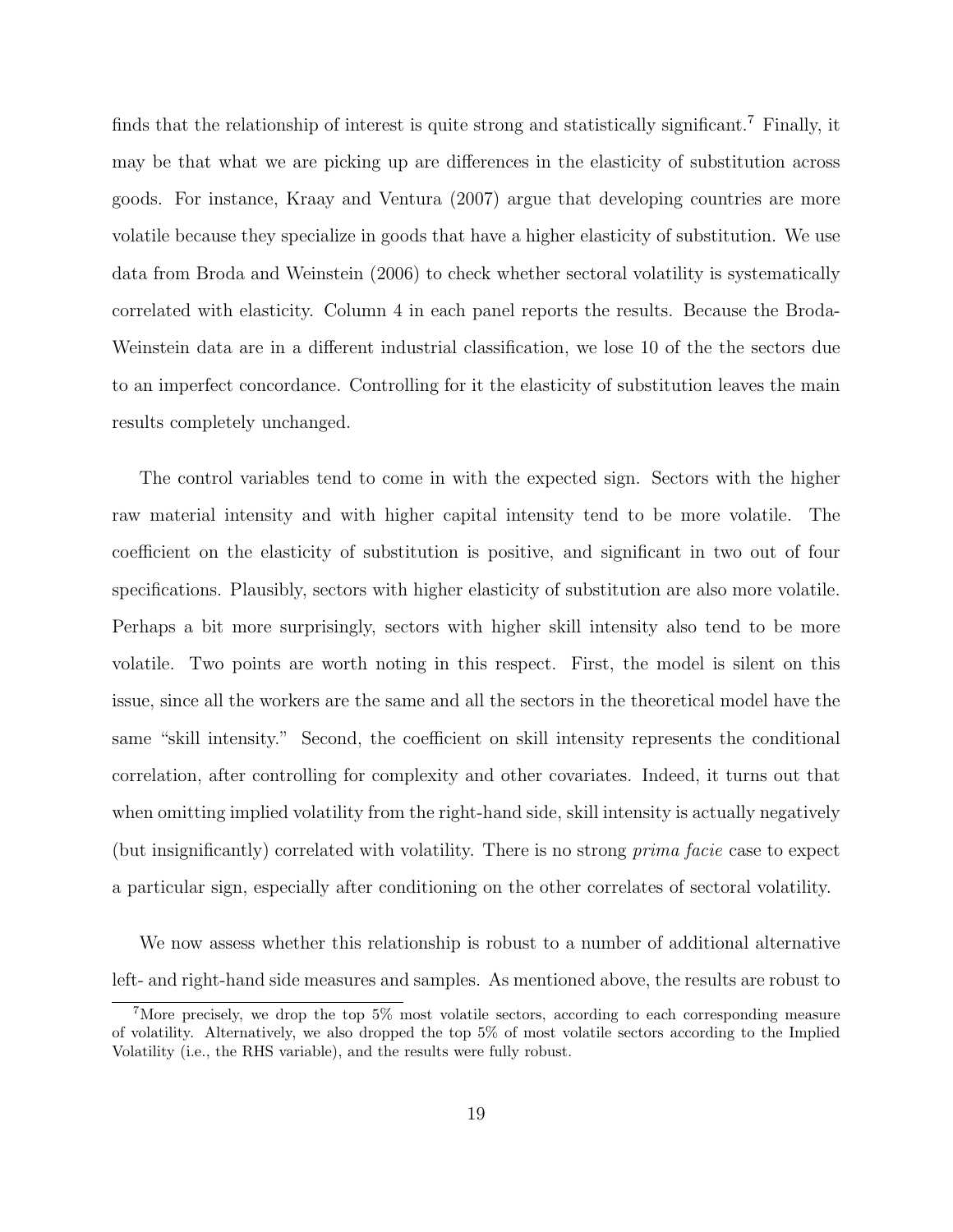constructing the implied volatility based on the imperfect contracting model instead. Column 1 of Table 4 presents the results, computing implied volatility under the assumption that  $\rho = 0.9$  (i.e., the probability a supplier reneges is 10%). The coefficient magnitude and the explanatory power of the implied volatility measure is virtually identical.<sup>8</sup> In constructing the implied volatility, in the baseline procedure we use the total number of intermediate inputs in each industry. However, it could be that some inputs in some industries have minuscule usage, and thus should not really be counted as adding to complexity. We thus computed an alternative measure for the number of intermediates, that only counts inputs whose share in the total input usage is at least at the 10th percentile of all the non-zero entries in the IO matrix. This truncating procedure in effect drops the bottom 10% of all input usages. Predictably, the range of the number of inputs across industries shrinks somewhat: while the unrestricted measure ranges from 16 to 160, the restricted measure ranges from 16 to 109. The two have a correlation of 0.8. Column 2 of Table 4 presents the main result while using the restricted measure of the number of inputs to construct implied volatility. The results are fully robust to this alternative approach.

Rather than use the data on the number of intermediate inputs to compute sectoral volatility as implied by the model, we can also assess whether actual volatility is positively correlated with measures of product complexity directly. The rest of Table 4 presents the results of estimating the relationship between actual volatility and various indicators of product complexity. Following Cowan and Neut (2007) and Levchenko (2007), we use a number of variables, all constructed using the 1992 Benchmark Input-Output Table for the United States. Column 1 regresses volatility on the number of intermediates used in production. Column 2 used the Herfindahl index of intermediate goods shares; Column 3, the Gini coefficient of intermediate use, columns 4 and 5 the shares of the 10 and 20 largest intermediate

<sup>&</sup>lt;sup>8</sup>The results are robust to a wide variety of values of  $\rho$ , from  $\rho = 0.1$  (90% probability of reneging) to  $\rho = 0.99$  (1% probability of reneging).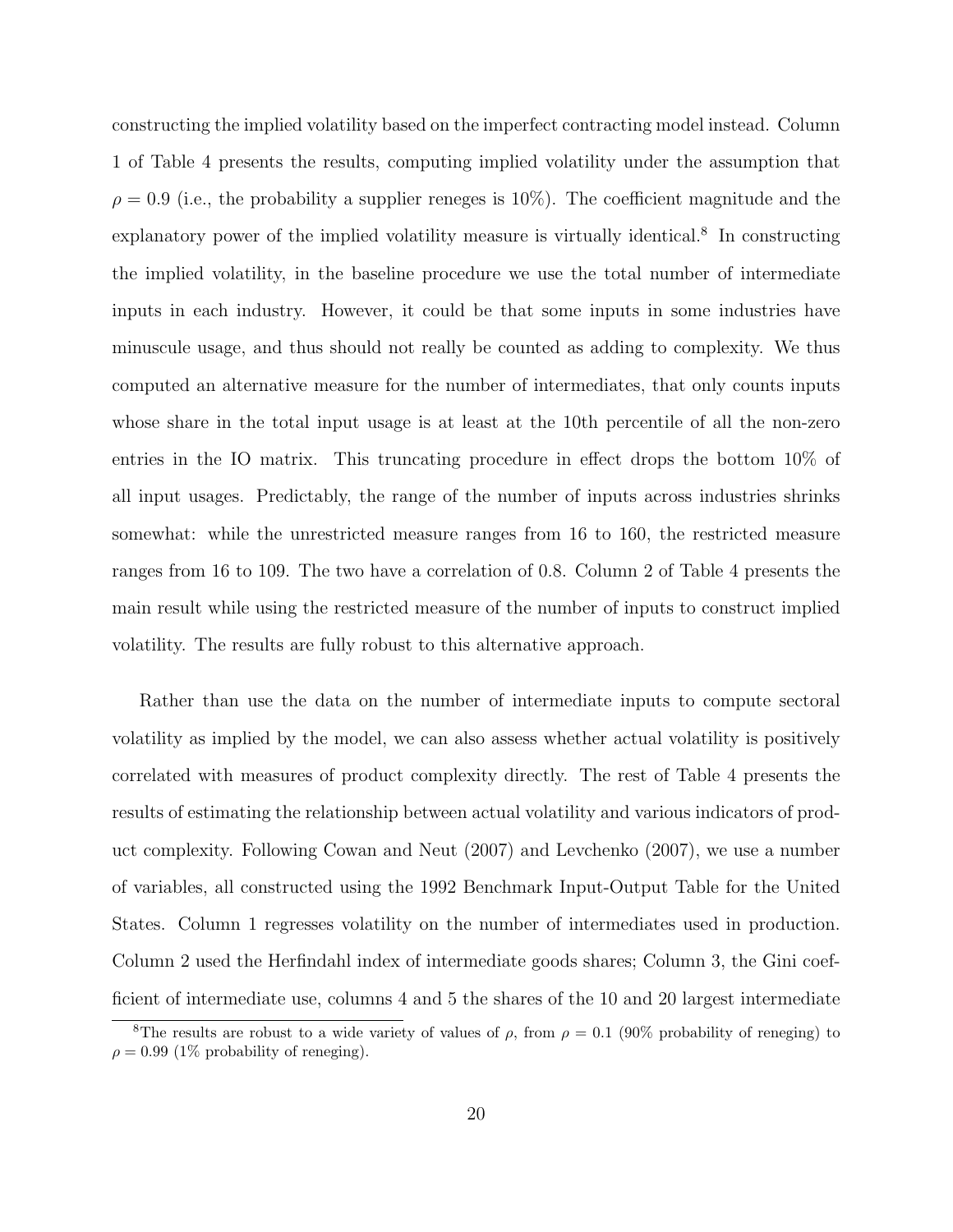inputs in the total input use. These variables have been used in the literature to measure product complexity. They may be preferable to simply using the number of intermediates if intermediate input use is dominated by one or two inputs (high concentration) and all the other intermediates are used very little. In that case what really matters to the final good producer is the relationship it has with the largest one or two suppliers. The scope for and consequences of reneging by suppliers of minor inputs is probably much smaller than by important suppliers. Thus, simply taking the number of intermediates may give excessive weight to insignificant input suppliers and overestimate the effective product complexity. Note that complexity increases in the number of intermediates, but decreases in all the other indicators. Thus, in columns 4 through 7 we should expect positive coefficients. We can see that with the exception of column 4, all the coefficients are significant at the 1% level. The coefficient on the Herfindahl index is not significant, but nonetheless enters with the expected sign.

We next check whether the main result is sensitive to the sample period and the detrending method, and whether it is confined to the U.S. data. Columns 1 and 2 of Table 5 compute sectoral volatility on the pre- and post-1984 periods respectively. This may be important because 1984 is widely seen as the onset of the Great Moderation, with lower volatility throughout the economy for the following 2 decades. It is clear that the relationship between complexity and volatility is equally significant and possesses a similar magnitude in both periods. In the baseline results, when HP-detrending the data we used a parameter of 6.5, recommended for annual data by Ravn and Uhlig (2002). To see whether the results are sensitive to this choice, we used the parameter of 100 instead. Column 3 of Table 5 presents the results. It is clear that the basic relationship is not driven by the HP-detrending parameter.

Finally, it remains an open question whether the relationship between complexity and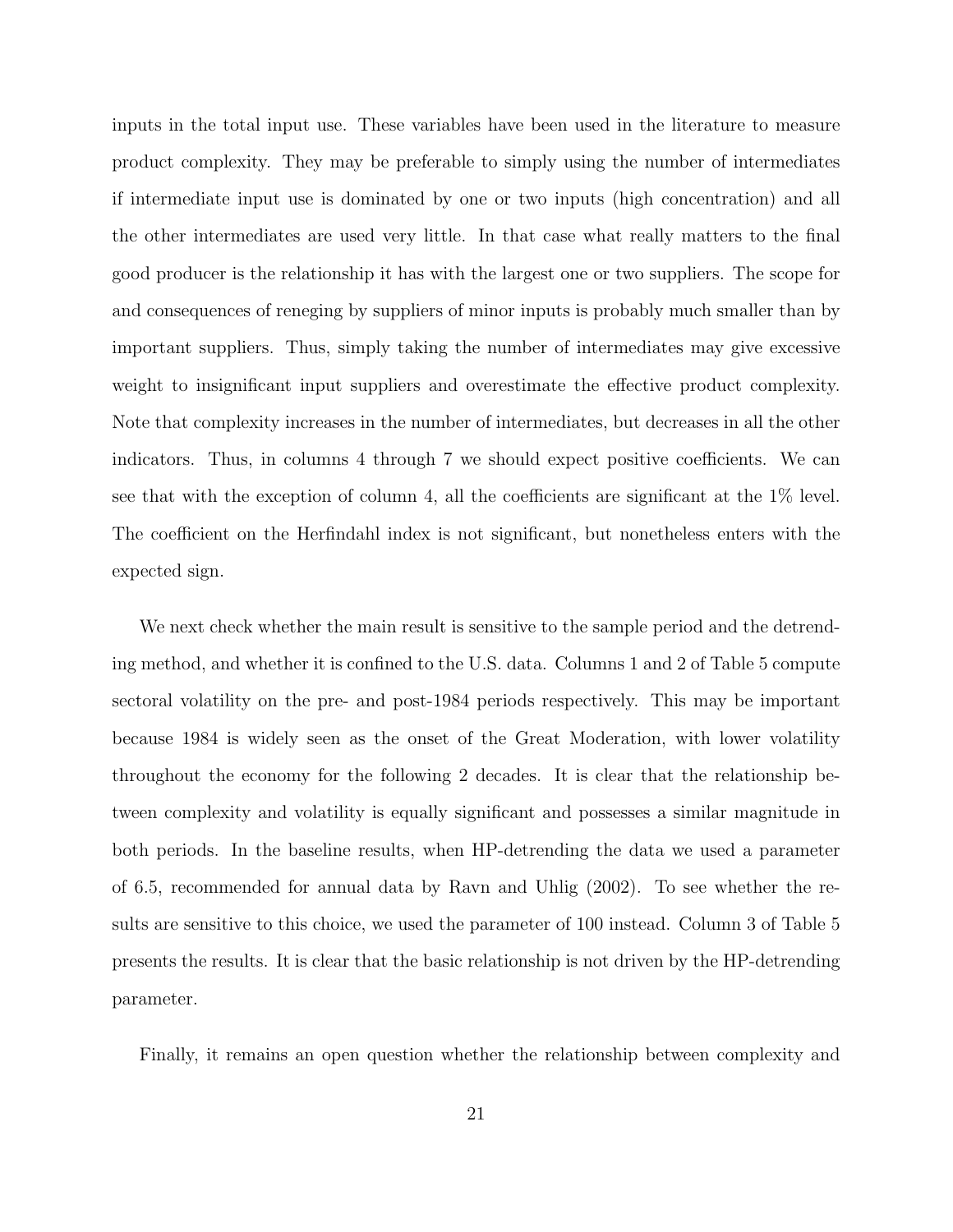volatility we demonstrated thus far in the U.S. data holds in a large set of other countries. Unfortunately, data availability does not permit us to carry out an analysis in a cross-section of countries at the same level of disaggregation (∼450 sectors). However, we can carry out this exercise based on the UNIDO sectoral production database, which reports data at the 3-digit ISIC level of disaggregation (28 sectors) over the period 1970-1999 for about 60 countries. The data and specification come from di Giovanni and Levchenko (2009), which can be consulted for further details. Implied volatility and factor intensity measures are concorded from the SIC to the ISIC classification. The results are reported in column 4 of Table 5. It is clear that the basic relationship between product complexity and sectoral volatility holds even in this large sample of countries, and even at the much coarser level of sectoral disaggregation. An additional question is whether this relationship holds in both high- and low-income countries. We estimated the specification in column 4 for the OECD and non-OECD samples separately, and the relationship is quite similar in both groups of countries, both in the size of the coefficient and in the level of significance. Those results are not reported in order to conserve space, but are available upon request.

We conclude that in a large sample of sectors, variation in complexity does play a significant role in explaining sectoral volatility, which is a key building block of our theory.

## 4 Conclusion

Recent literature has made important advances in understanding the patterns of macroeconomic volatility across countries. It is well known that poorer countries experience higher volatility. Koren and Tenreyro (2007) and Tapia (2012) demonstrate that part of the higher volatility in developing countries can be accounted for by the fact that they produce on average in more volatile sectors.

What can explain this puzzling observation? In this paper, we argue that international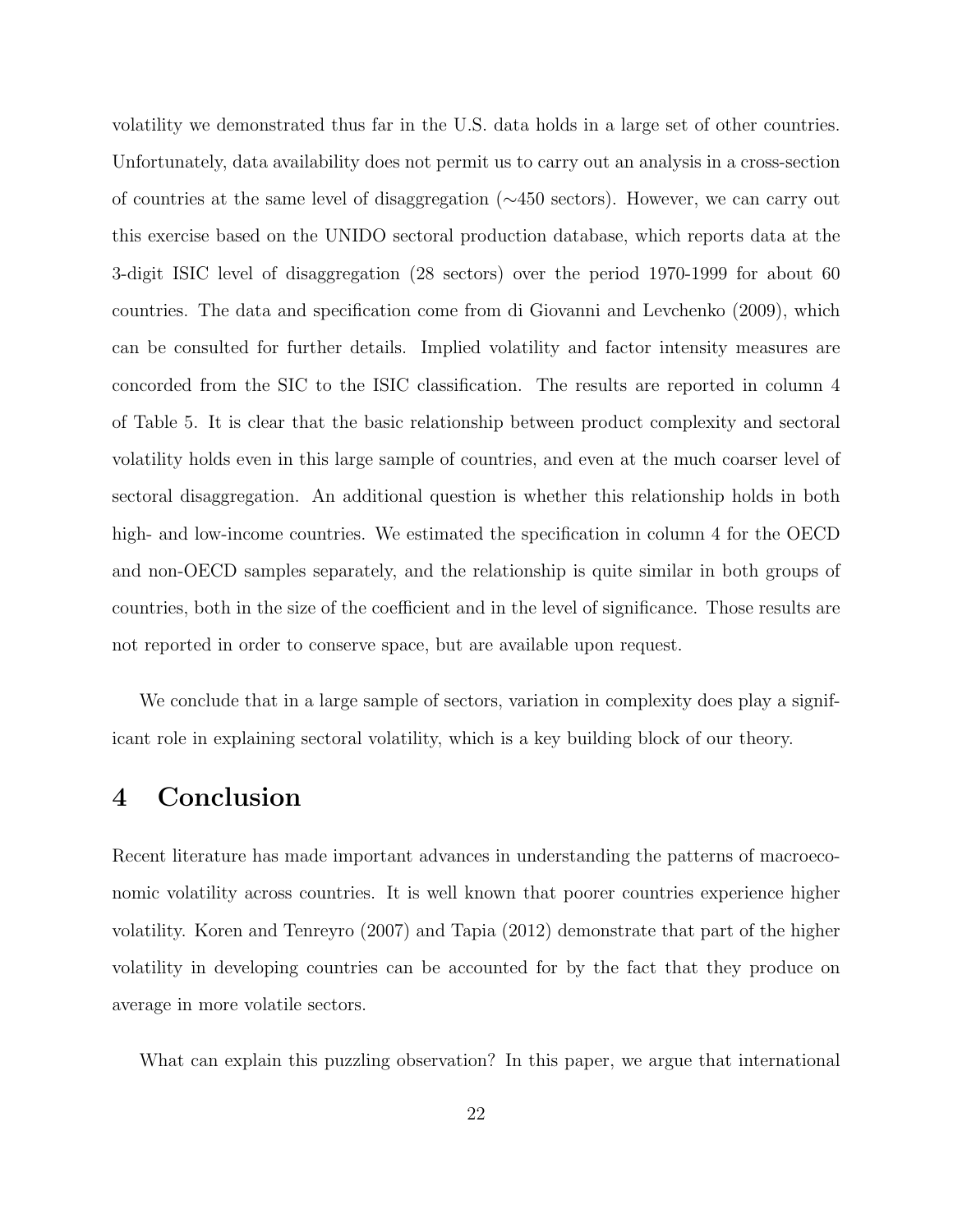trade plays an important role. In particular, recent literature emphasized that poorer countries tend to export goods that are less complex (Levchenko 2007, Costinot 2009). Since these goods use fewer intermediates, shocks to each intermediate input are more important for production (a point also emphasized by Koren and Tenreyro 2012). Therefore, less complex goods tend to be more volatile. Comparative advantage in less complex goods, that could arise from institutional quality or productivity differences, drives specialization in more volatile industries by developing countries.

There is one aspect of our argument for which there is no extant empirical evidence. Namely, it has not been demonstrated previously that less complex goods are indeed more volatile. In the last section of the paper we use data on the actual complexity of sectors in the United States to construct the volatility of each industry based on our model. We then relate this implied volatility to the actual volatilities of sectors observed in the data, and show that there is a robustly significant relationship: less complex industries are indeed more volatile.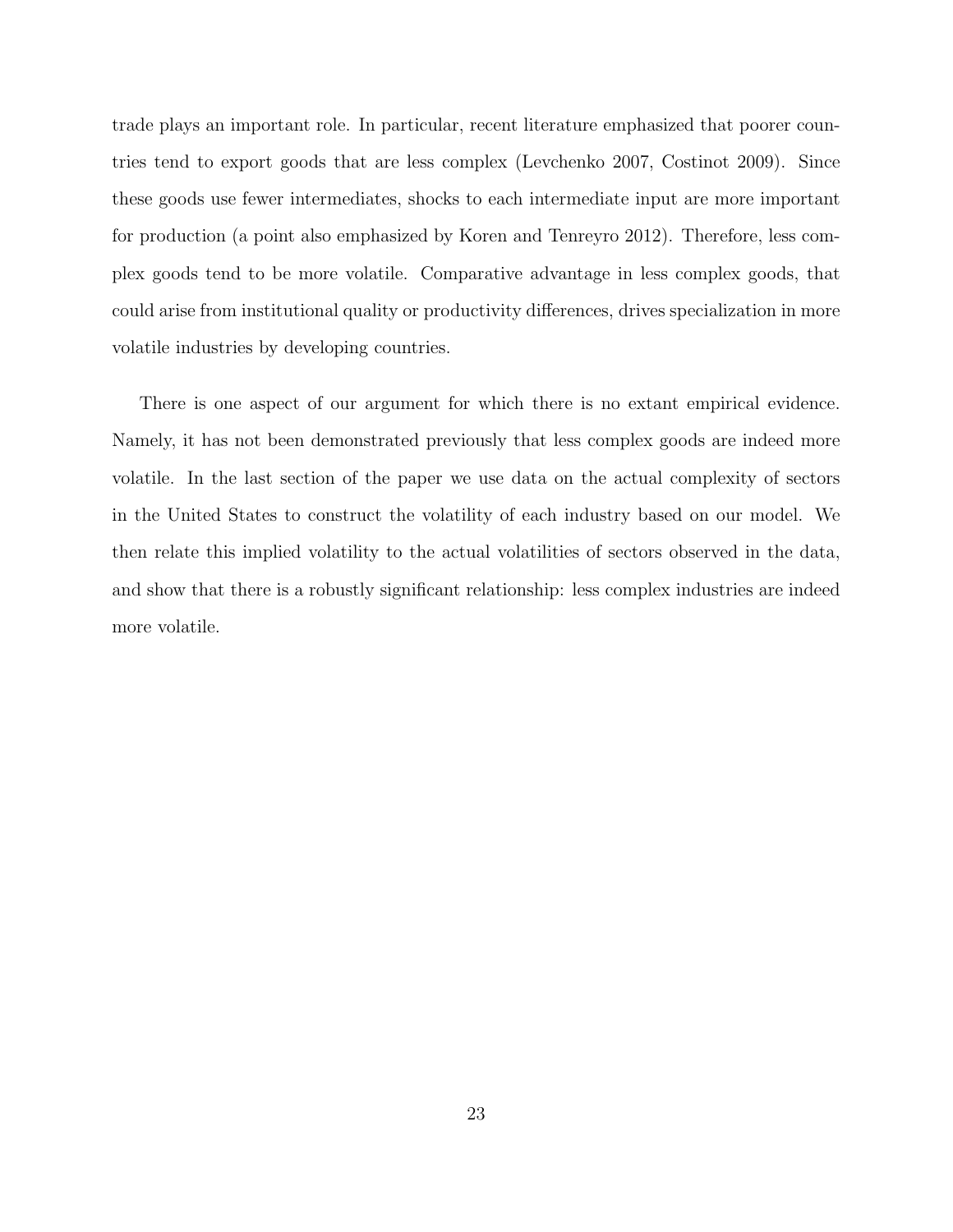## Appendix A Order statistics

Suppose that  $\varepsilon_1, ..., \varepsilon_N$  is a random sample of size N drawn from a distribution with pdf  $f_{\varepsilon}$  and cdf  $F_{\varepsilon}$ . The first order statistic is defined as  $\varepsilon_{(1)} \equiv \min_{n=1,\dots,N} \varepsilon_n$ , that is, it is the minimum value in this random sample. The distribution of  $\varepsilon_{(1)}$  can be derived as follows. The cdf of this variable is given by:

$$
F_{\varepsilon_{(1)}}(x) = P(\min_{n=1,\dots,N} \varepsilon_n < x) = 1 - P(\min_{n=1,\dots,N} \varepsilon_n > x) = 1 - (1 - F_{\varepsilon}(x))^N. \tag{A.1}
$$

Correspondingly, the pdf of  $\varepsilon_{(1)}$  is obtained by differentiating the cdf:

$$
f_{\varepsilon(1)}(x) = N(1 - F_{\varepsilon}(x))^{N-1} f_{\varepsilon}(x).
$$
 (A.2)

As an example, suppose that  $\varepsilon \sim \text{Uniform}(0, 1)$ . The pdf of  $\varepsilon$  is  $f_{\varepsilon}(x) = 1$ , and the cdf is  $F_{\varepsilon}(x) = x$ . Then, the pdf of the first order statistic is

$$
f_{\varepsilon_{(1)}}(x) = N(1-x)^{N-1}.
$$
\n(A.3)

Using integration by parts, it is straightforward to establish that in this case, the expectation and the variance of  $\varepsilon_{(1)}$  are given by:

$$
E(\varepsilon_{(1)}) = \frac{1}{N+1} \tag{A.4}
$$

$$
Var(\varepsilon_{(1)}) = \frac{N}{(N+1)^2(N+2)}.
$$
\n(A.5)

These results will be useful in the main text.

## Appendix B Proofs

### B.1 Proof of Lemma 1

Proof: Taking this derivative directly,

$$
\frac{d}{dz}Var\left(\frac{1}{z}\varepsilon_{(1)}\right) = -\frac{2}{z^3}\rho^z (1 - \rho^z) + \rho^z (1 - 2\rho^z) \ln \rho \frac{1}{z^2}
$$

$$
= \frac{\rho^z}{z^2} \left[ \ln \rho (1 - 2\rho^z) - \frac{2}{z} (1 - \rho^z) \right].
$$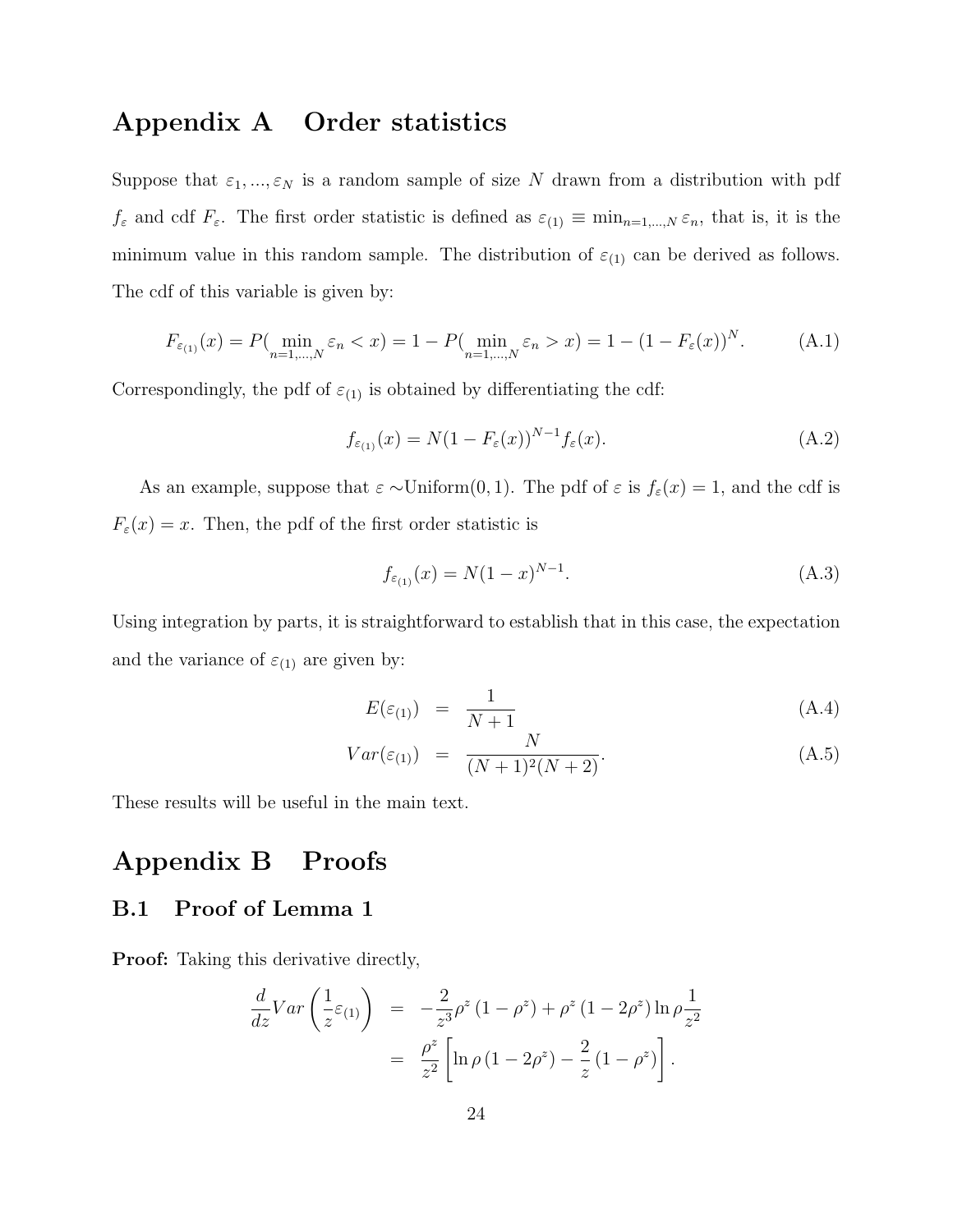Rearranging, the Proposition holds if and only if:

$$
\frac{1-2\rho^z}{1-\rho^z}\ln\rho^z<2.
$$

When  $\rho \in (0,1)$  and  $z \geq 1$ , it is always the case that  $\rho^z \in (0,1)$ . Therefore, the result necessary for the proposition obtains if

$$
\frac{1-2\rho}{1-\rho}\ln\rho<2\qquad\forall\rho\in(0,1)\,.
$$

We now show that this is condition holds by proceeding in two steps. First, we show that the function  $f(\rho) = \frac{1-2\rho}{1-\rho} \ln \rho$  is monotonically increasing throughout the interval  $\rho \in (0,1)$ . And second, we show that the supremum of this function, which obtains when  $\rho \rightarrow 1$  is less than 2, satisfying this required condition.

Differentiating  $f(\rho)$ :

$$
\frac{d}{d\rho} \left[ \frac{1 - 2\rho}{1 - \rho} \ln \rho \right] = \frac{1 - 2\rho}{1 - \rho} \frac{1}{\rho} + \ln \rho \left[ \frac{-2(1 - \rho) - (-1)(1 - \rho)}{(1 - \rho)^2} \right]
$$

$$
= \frac{1 - 2\rho}{1 - \rho} \frac{1}{\rho} + \frac{\ln \rho}{(1 - \rho)^2}
$$

$$
= \frac{(1 - 2\rho)(1 - \rho) - \rho \ln \rho}{(1 - \rho)^2 \rho}
$$

$$
= \frac{(1 - \rho)^2 - \rho(1 - \rho) - \rho \ln \rho}{(1 - \rho)^2 \rho}
$$

$$
= \frac{1}{\rho} - \frac{(1 - \rho) + \ln \rho}{(1 - \rho)^2}.
$$

Thus, this derivative is positive if  $(1-\rho)+\ln \rho < 0$ . It is immediate that  $\lim_{\rho\to 0} (1-\rho+\ln \rho) =$  $-\infty$  and  $\lim_{\rho \to 1} (1 - \rho + \ln \rho) = 0$ . Therefore, if this function is monotonic for  $\rho \in (0, 1)$ , it is everywhere less than 0, as required. Taking the derivative of this function,

$$
\frac{d}{d\rho} [1 - \rho + \ln \rho] = -1 + \frac{1}{\rho} > 0 \quad \forall \rho \in (0, 1).
$$

This establishes that  $f(\rho) = \frac{1-2\rho}{1-\rho} \ln \rho$  is monotonically increasing in the interval  $(0, 1)$ . We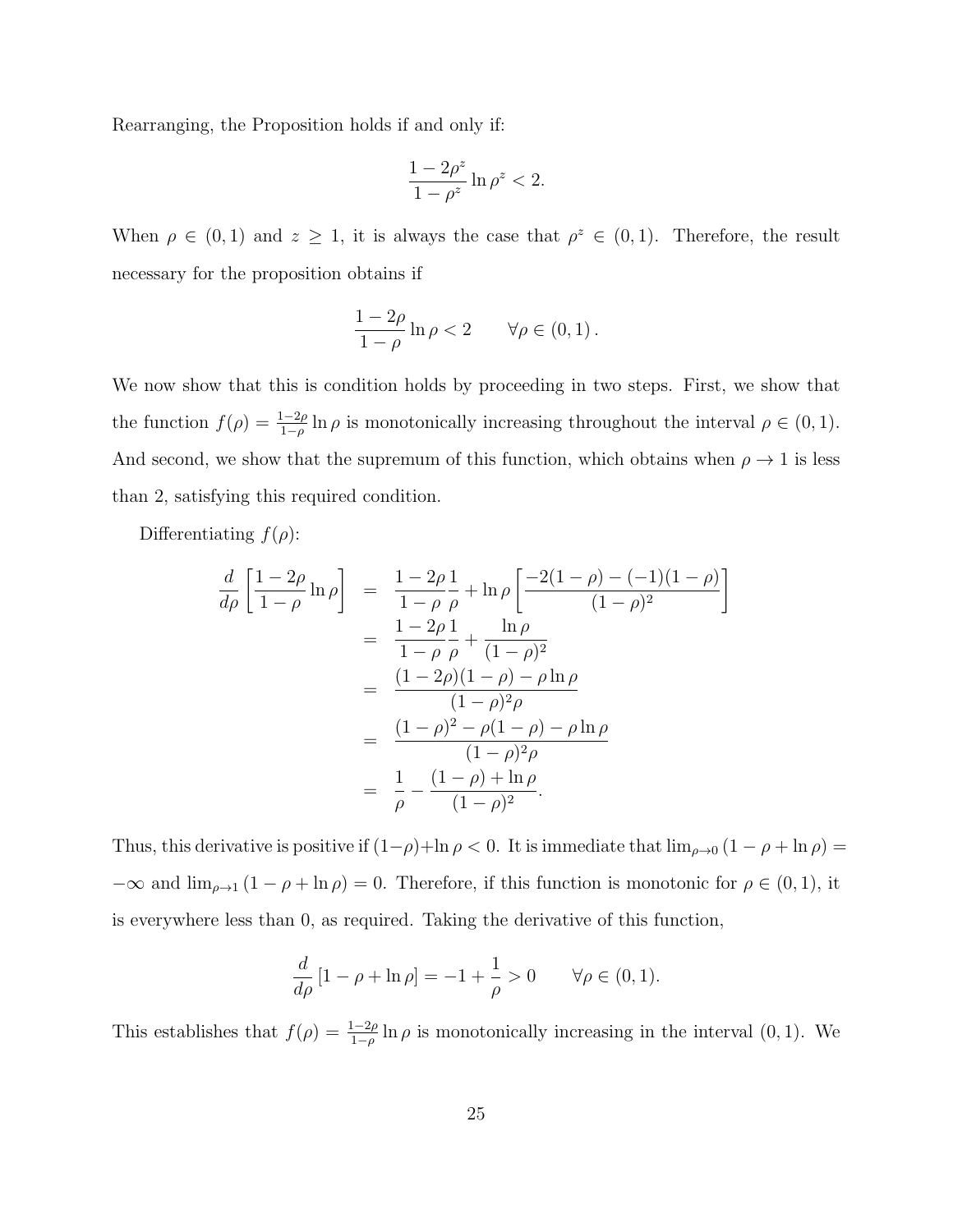now show that its supremum is less than 2. The supremum obtains as  $\rho \to 1.$ 

$$
\lim_{\rho \to 1} \left[ \frac{1 - 2\rho}{1 - \rho} \ln \rho \right] = \lim_{\rho \to 1} (1 - 2\rho) \lim_{\rho \to 1} \left[ \frac{\ln \rho}{1 - \rho} \right]
$$

$$
= (-1) \lim_{\rho \to 1} \frac{\ln \rho}{1 - \rho} = -\lim_{\rho \to 1} \frac{\frac{1}{\rho}}{-1} = 1 < 2,
$$

where the last equality comes from applying l'Hôpital's Rule. This completes the proof.  $\blacksquare$ 

### B.2 Proof of Lemma 3

**Proof:** Using the optimal value of  $N$  in equation (11), the term in parentheses simplifies to:

$$
\left(\frac{h}{z} - \frac{1}{N}\right)^2 = \frac{1 + \frac{h}{z}}{N^2}.
$$
\n(B.1)

Using equation (A.5) from the Appendix, the variance becomes:

$$
Var\left(\frac{q_z}{N}\right) = \left(1 + \frac{h}{z}\right) \frac{1}{N(N+1)^2(N+2)}.
$$
\n(B.2)

To establish that the variance decreases in good complexity z, evaluate its derivative with respect to z:

$$
\frac{d}{dz}Var\left(\frac{q_z}{N}\right) = \frac{\partial}{\partial z}Var\left(\frac{q_z}{N}\right) + \frac{\partial}{\partial N}Var\left(\frac{q_z}{N}\right)\frac{dN}{dz}.
$$
\n(B.3)

Evaluating each of these subcomponents separately, it is indeed the case that  $\frac{d}{dz}Var\left(\frac{q_z}{N}\right)$  $\frac{q_z}{N}$  >  $0$ .

 $\blacksquare$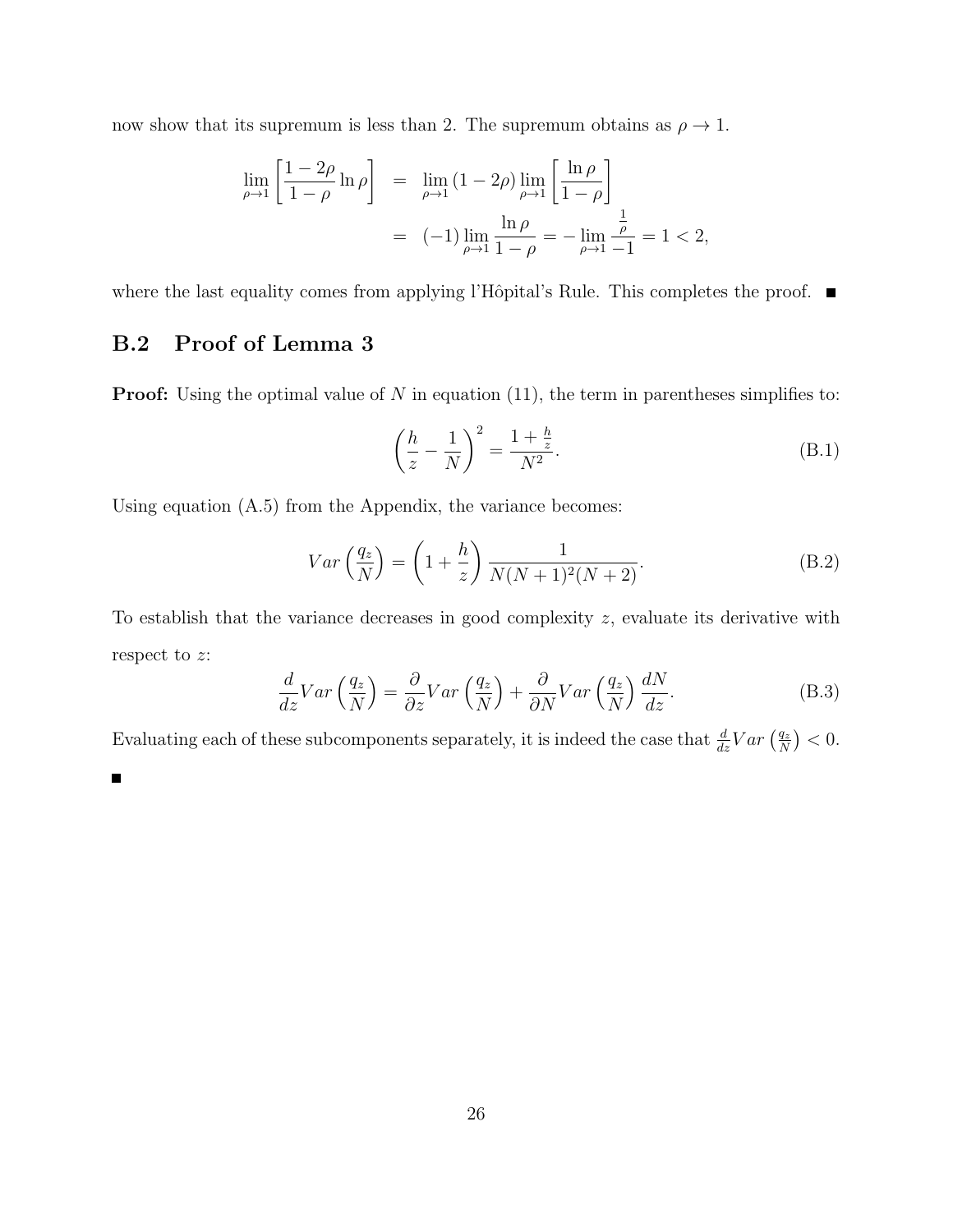## References

- Becker, Gary and Kevin Murphy, "The Division of Labor, Coordination Costs, and Knowledge," Quarterly Journal of Economics, 1992, 107, 1137–1160.
- Blanchard, Olivier and Michael Kremer, "Disorganization," Quarterly Journal of Economics, 1997, 112, 1091–1126.
- Broda, Christian and David Weinstein, "Globalization and the Gains from Variety," Quarterly Journal of Economics, May 2006, 121 (2), 541–85.
- Caballero, Ricardo and Mohamad Hammour, "The Macroeconomics of Specificity," Journal of Political Economy, 1998, 106, 724–767.
- Chor, Davin, "Unpacking Sources of Comparative Advantage: A Quantitative Approach," Journal of International Economics, November 2010, 82 (2), 152–167.
- Costinot, Arnaud, "On the Origins of Comparative Advantage," Journal of International Economics, April 2009, 77 (2), 255–264.
- Cowan, Kevin and Alejandro Neut, "Intermediate Goods, Institutions, and Output Per Worker," 2007. Central Bank of Chile Working Paper No. 420.
- di Giovanni, Julian and Andrei A. Levchenko, "Trade Openness and Volatility," Review of Economics and Statistics, August 2009, 91 (3), 558–585.
- and  $\mu$ , "The Risk Content of Exports: a Portfolio View of International Trade," NBER International Seminar on Macroeconomics, May 2012, 8 (1), 97–151.
- Dornbusch, Rudiger, Stanley Fischer, and Paul Samuelson, "Comparative Advantage, Trade, and Payments in a Ricardian Model with a Continuum of Goods," American Economic Review, 1977, 67, 823–39.
- Jones, Charles, "Intermediate Goods and Weak Links in the Theory of Economic Development," American Economic Journal: Macroeconomics, April 2011, 3 (2), 1–28.
- Koren, Miklós and Silvana Tenreyro, "Volatility and Development," Quarterly Journal of Economics, February 2007, 122 (1), 243–87.
- and  $\_\_\$ , "Technological Diversification," March 2012. Forthcoming, American Economic Review.
- Kraay, Aart and Jaume Ventura, "Comparative Advantage and the Cross-Section of Business Cycles," Journal of European Economic Association, December 2007, 5 (6), 1300– 1333.
- Krebs, Tom, Pravin Krishna, and William Maloney, "Trade Policy, Income Risk, and Welfare," Review of Economics and Statistics, August 2010, 92 (3), 467–481.
- Kremer, Michael, "The O-Ring Theory of Economic Development," Quarterly Journal of Economics, August 1993, 108 (3), 551–75.
- Levchenko, Andrei A., "Institutional Quality and International Trade," Review of Economic Studies, 2007, 74 (3), 791–819.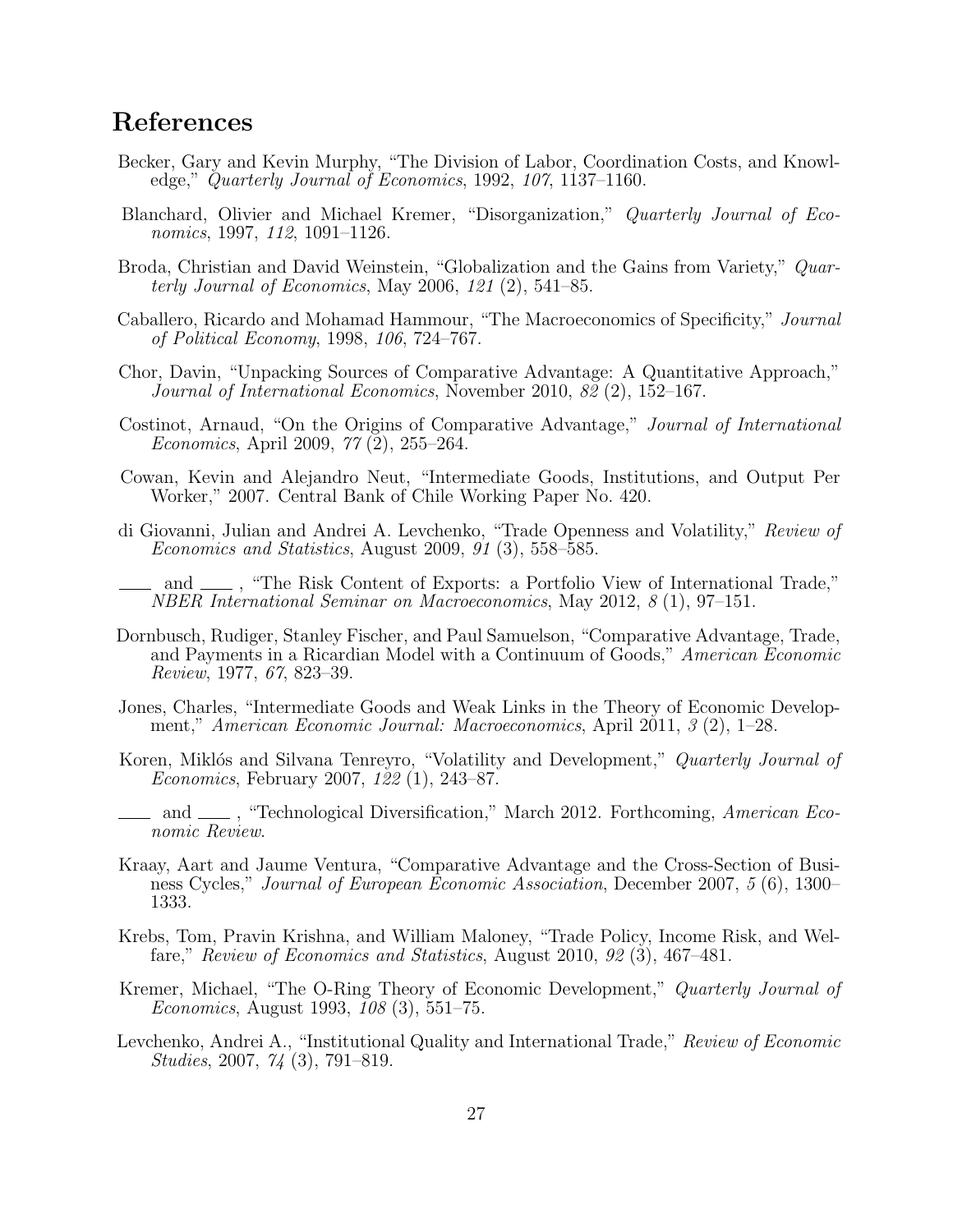- Lucas, Robert E., Jr., "On the Mechanics of Economic Development," Journal of Monetary Economics, 1988, 22 (3-42).
- Nunn, Nathan, "Relationship-Specificity, Incomplete Contracts and the Pattern of Trade," Quarterly Journal of Economics, 2007, 122, 569–600.
- Ravn, Morten O. and Harald Uhlig, "On Adjusting the Hodrick-Prescott Filter for the Frequency of Observations," Review of Economics and Statistics, May 2002, 84 (2), 371–376.
- Rodrik, Dani, "Why Do More Open Economies Have Bigger Governments?," Journal of Political Economy, October 1998, 106 (5), 997–1032.
- Romalis, John, "Factor Proportions and the Structure of Commodity Trade," American Economic Review, 2004, 94 (67-97).

Tapia, Heriberto, "Volatility and Wealth," February 2012. mimeo, Columbia University.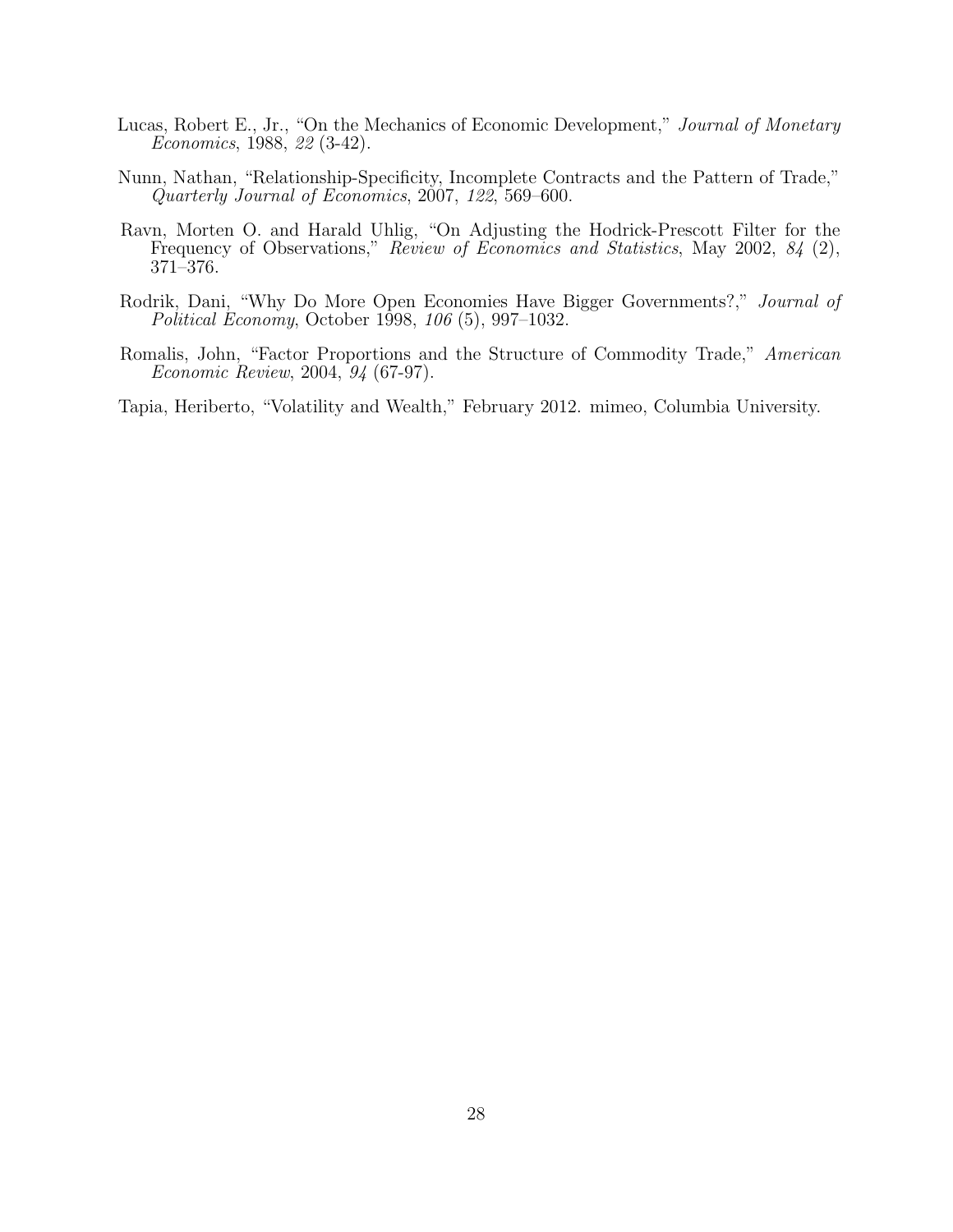| Variable          |       | Mean Std. Dev. Min |    | Max           | Obs. |
|-------------------|-------|--------------------|----|---------------|------|
| Complexity $(z)$  | 77.0  | 25.2               | 16 | 160           | 459  |
| Actual volatility | 0.080 | 0.040              |    | $0.027$ 0.339 | 459  |

Table 1. Summary Statistics

Notes: Complexity is the number of intermediates used in production, calculated based on the U.S. I-O matrix. Actual volatility is the standard deviation of real output per worker growth, 1970-1997, calculated based on the NBER Productivity Database.

| SIC Code | Sector Name                                                            | Number of Intermediates |
|----------|------------------------------------------------------------------------|-------------------------|
|          | <b>Least Complex Sectors</b>                                           |                         |
| 2429     |                                                                        | 16                      |
| 3263     | Special product sawmills, n.e.c.<br>Semivitreous table and kitchenware | 17                      |
|          |                                                                        |                         |
| 3151     | Leather gloves and mittens                                             | 17                      |
| 3131     | Footwear cut stock                                                     | 21                      |
| 3292     | Asbestos products                                                      | 22                      |
| 3142     | House slippers                                                         | 24                      |
| 2397     | Schiffli machine embroideries                                          | 24                      |
| 3259     | Structural clay products, n.e.c.                                       | 28                      |
| 2441     | Nailed wood boxes and shook                                            | 29                      |
| 2121     | Cigars                                                                 | 29                      |
|          | Most Complex Sectors                                                   |                         |
| 3728     | Aircraft parts and equipment, n.e.c.                                   | 120                     |
| 2865     | Cyclic crudes and intermediates                                        | 122                     |
| 281      | Industrial Inorganic Chemicals                                         | 122                     |
| 3585     | Refrigeration and heating equipment                                    | 122                     |
| 3731     | Ship building and repairing                                            | 125                     |
| 3812     | Search and navigation equipment                                        | 136                     |
| 3721     | Aircraft                                                               | 138                     |
| 308      | Miscellaneous Plastics Products                                        | 139                     |
| 3714     | Motor vehicle parts and accessories                                    | 148                     |
| 3711     | Motor vehicles and car bodies                                          | 160                     |

Table 2. Most and Least Complex Sectors

Notes: This table reports the most and least complex sectors, with complexity measured by the number of intermediates used in production, calculated based on the U.S. I-O matrix.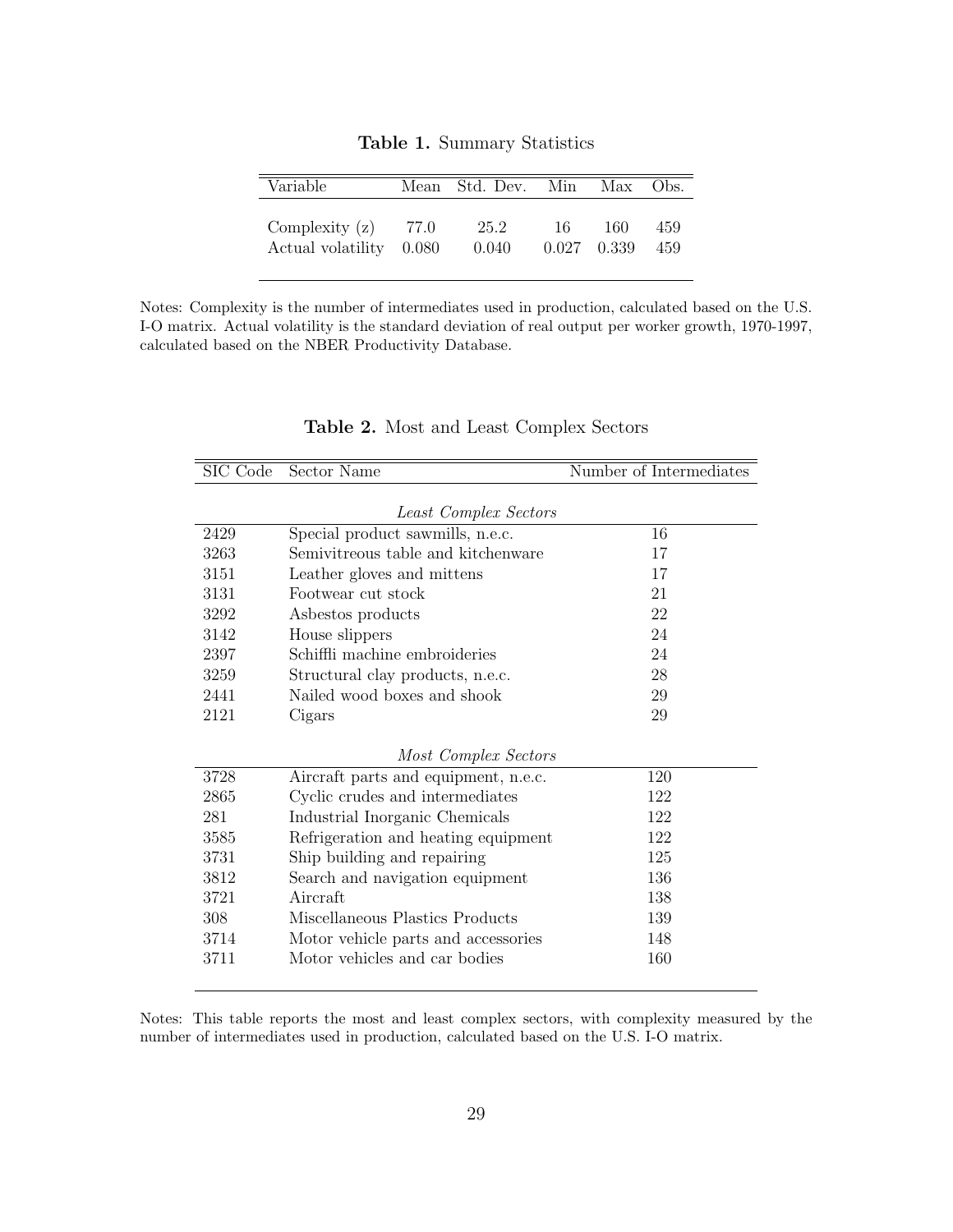|                         |            |                          | Table 3. Actual and Implied Volatility |                         |            |                       |                                         |                 |
|-------------------------|------------|--------------------------|----------------------------------------|-------------------------|------------|-----------------------|-----------------------------------------|-----------------|
|                         |            | $\widehat{\mathfrak{O}}$ | $\widehat{\mathbb{C}}$                 | $\left(\pm\right)$      |            | $\widehat{\Omega}$    | ව                                       | $\widehat{\pm}$ |
|                         |            |                          | Panel A:                               |                         |            |                       | Panel B:                                |                 |
|                         |            |                          | Dep. Var.: Standard Deviation          |                         |            |                       | Dep. Var.: Standard Deviation of Output |                 |
|                         |            |                          | of Output per Worker Growth            |                         |            |                       | per Worker Deviation from HP Trend      |                 |
| Implied Volatility      | $0.426***$ | $0.447***$               | $0.343***$                             | $0.445***$              | 0.043      | $0.145***$            | $0.092***$                              | $0.143***$      |
|                         | (0.064)    | $(0.071)$<br>0.261***    | $(0.044)$<br>0.243***                  | $(0.071)$<br>$0.219***$ | (0.040)    | $(0.039)$<br>1.105*** | $(0.024)$<br>0.631***                   | (0.039)         |
| Raw Materials Intensity |            |                          |                                        |                         |            |                       |                                         | $1.071***$      |
|                         |            | (0.100)                  | (0.067)                                | (0.102)                 |            | (0.114)               | (0.052)                                 | (0.118)         |
| Capital Intensity       |            | 0.084                    | $0.116**$                              | 0.069                   |            | $0.661***$            | $0.438***$                              | $0.650***$      |
|                         |            | (0.071)                  | (0.052)                                | (0.072)                 |            | (0.076)               | (0.043)                                 | (0.076)         |
| Skill Intensity         |            | $0.118*$                 | 0.045                                  | 0.088                   |            | $0.336***$            | $0.139***$                              | $0.306***$      |
|                         |            | (0.069)                  | (0.051)                                | (0.069)                 |            | (0.074)               | (0.028)                                 | (0.079)         |
| Elasticity              |            |                          |                                        | $0.085*$                |            |                       |                                         | $0.096**$       |
|                         |            |                          |                                        | (7F0.0)                 |            |                       |                                         | (0.044)         |
| Observations            | 459        | 459                      | 436                                    | 449                     | 459        | 459                   | 436                                     | 449             |
| R <sup>2</sup>          | 0.18       | 0.2                      | 0.16                                   | 0.21                    | 0.00       | 0.32                  | 0.41                                    | 0.33            |
| Sample                  | Full       | $_{\rm{Full}}$           | No Outliers                            | Full                    | Full       | Ful                   | No Outliers                             | 司               |
|                         |            |                          | Panel C:                               |                         |            |                       | Panel D:                                |                 |
|                         |            |                          | Dep. Var.: Standard Deviation of       |                         |            |                       | Dep. Var.: Standard Deviation           |                 |
|                         |            |                          | Value Added per Worker Growth          |                         |            |                       | of TFP Growth                           |                 |
| Implied Volatility      | $0.300***$ | $0.330***$               | $0.234***$                             | $0.328***$              | $0.426***$ | $0.489***$            | $0.316***$                              | $0.489***$      |
|                         | (0.059)    | (0.072)                  | (0.029)                                | (0.072)                 | (0.084)    | (0.092)               | $(0.049)$<br>0.197***                   | (0.093)         |
| Raw Materials Intensity |            | $0.642***$               | $0.366***$                             | $0.622***$              |            | $0.466***$            |                                         | $0.448***$      |
|                         |            | (0.111)                  | (0.051)                                | (0.119)                 |            | (0.103)               | (0.065)                                 | (0.106)         |
| Capital Intensity       |            | $0.184***$               | $0.138***$                             | $0.175***$              |            | $0.303***$            | $0.178***$                              | $0.302***$      |
|                         |            | (0.055)                  | (0.037)                                | (0.055)                 |            | (0.070)               | (0.050)                                 | (0.073)         |
| Skill Intensity         |            | $0.181***$               | $0.097***$                             | $0.165***$              |            | $0.245***$            | $0.091*$                                | $0.226***$      |
|                         |            | (0.053)                  | (0.041)                                | (0.055)                 |            | (0.072)               | (0.051)                                 | (0.066)         |
| Elasticity              |            |                          |                                        | 0.039                   |            |                       |                                         | 0.063           |
|                         |            |                          |                                        | (0.039)                 |            |                       |                                         | (0.055)         |
| Observations            | 459        | 459                      | 436                                    | 449                     | 459        | 459                   | 436                                     | 449             |
| R <sup>2</sup>          | 0.09       | 0.26                     | 0.26                                   | $0.26\,$                | $0.18\,$   | $0.23\,$              | 0.15                                    | 0.24            |
| Sample                  | Full       | Full                     | No Outliers                            | Full                    | Full       | Full                  | No Outliers                             | Full            |
|                         |            |                          |                                        |                         |            |                       |                                         |                 |

| i<br>:<br>Ř                            |
|----------------------------------------|
| mplied<br>$\frac{1}{2}$<br>ł<br>j<br>j |
| <b>RITR</b><br>oue                     |
| ctual<br>l                             |
| Ć                                      |

at 5%; \*\*\* significant at 1%. The dependent variables are standard deviations computed over the period 1970-1997. Implied Volatility is the standard deviation of a sector implied by its complexity as in equation (12), where complexity is measured as the number of intermediates used by a sector, from the U.S. Input-Output matrix. raw material intensity=(value of raw material inputs)/(value of raw material inputs+value added); capital intensity=[1-(total compensation)/(value added)]\*(1-raw material intensity); skill in $tensity = [(nonproduction) / (total employment)]*(1-capital intensity)* (1-raw material intensity), all computed based on the$ Notes: Standardized beta coefficients reported throughout. Robust standard errors in parentheses; \* significant at 10%; \*\* significant at 5%; \*\*\* significant at 1%. The dependent variables are standard deviations computed over the period 1970-1997. Implied Volatility is the standard deviation of a sector implied by its complexity as in equation (12), where complexity is measured as the number of NBER Productivity Database. Elasticity is the elasticity of substitution between varieties in a given SIC sector (source: Broda and Notes: Standardized beta coefficients reported throughout. Robust standard errors in parentheses; \* significant at 10%; \*\* significant intermediates used by a sector, from the U.S. Input-Output matrix. raw material intensity=(value of raw material inputs)/(value of raw material inputs+value added); capital intensity=[1-(total compensation)/(value added)]\*(1-raw material intensity); skill intensity=[(nonproduction workers)/(total employment)]\*(1-capital intensity)\*(1-raw material intensity), all computed based on the NBER Productivity Database. Elasticity is the elasticity of substitution between varieties in a given SIC sector (source: Broda and Weinstein 2006). Weinstein 2006).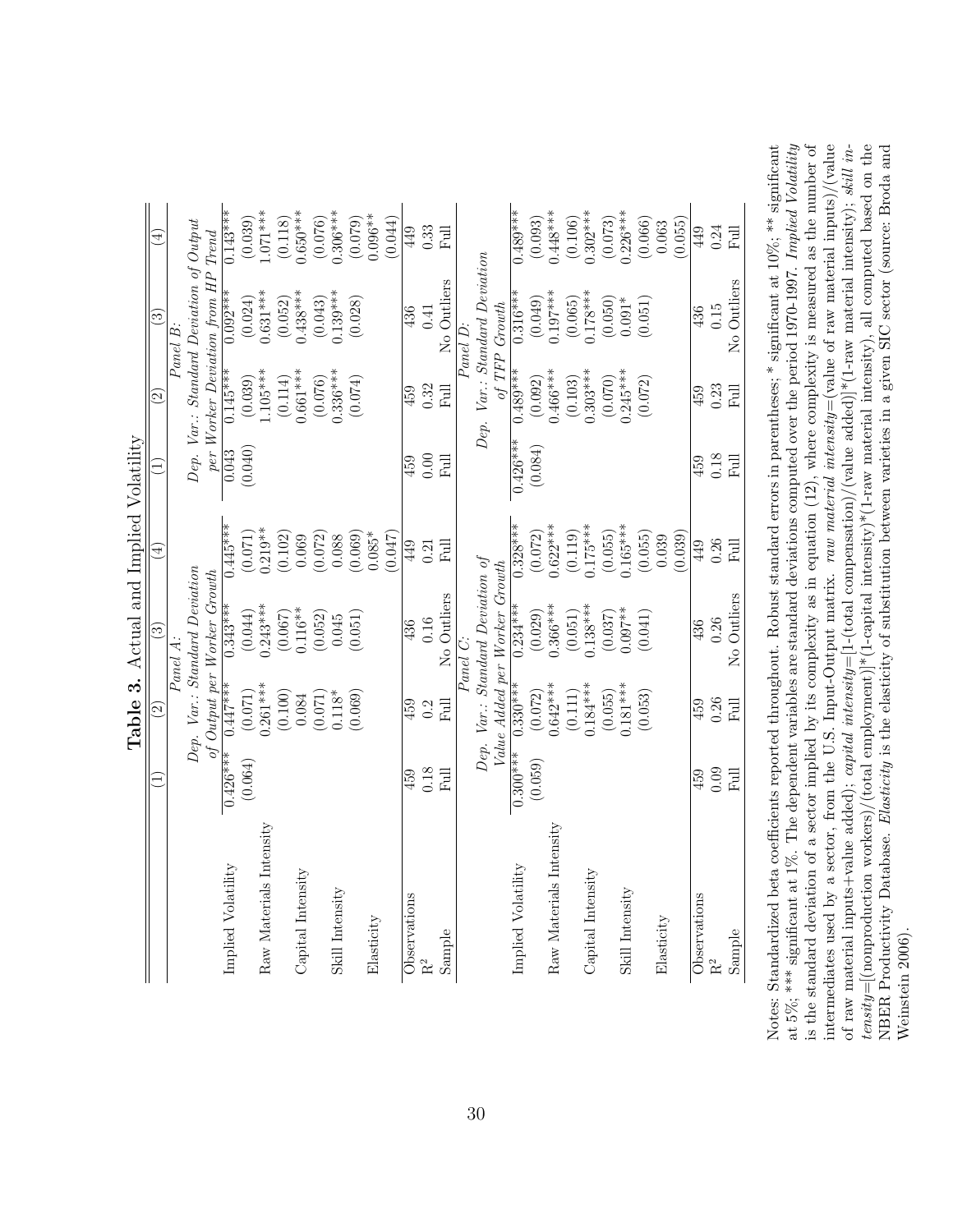|                                                           | $\overline{z}$                            | $\odot$               | త                                               | 4                                                                               | $\widetilde{\mathbf{e}}$                        | $\widehat{\circ}$                               | E                                                                                                  |
|-----------------------------------------------------------|-------------------------------------------|-----------------------|-------------------------------------------------|---------------------------------------------------------------------------------|-------------------------------------------------|-------------------------------------------------|----------------------------------------------------------------------------------------------------|
| Dep. Var.: Standard Deviation of Output per Worker Growth |                                           |                       |                                                 |                                                                                 |                                                 |                                                 |                                                                                                    |
| (contract enforcement model)<br>Implied Volatility        | $0.432***$<br>(0.077)                     |                       |                                                 |                                                                                 |                                                 |                                                 |                                                                                                    |
| (min input usage cutoff)<br>Implied Volatility            |                                           | $0.473***$<br>(0.071) |                                                 |                                                                                 |                                                 |                                                 |                                                                                                    |
| Number of Intermediates                                   |                                           |                       | $-0.300***$                                     |                                                                                 |                                                 |                                                 |                                                                                                    |
| Herfindahl Index                                          |                                           |                       | (0.056)                                         | (0.087)<br>0.121                                                                |                                                 |                                                 |                                                                                                    |
| Gini Coefficient                                          |                                           |                       |                                                 |                                                                                 | $0.319***$<br>(0.057)                           |                                                 |                                                                                                    |
| Share of 10 Largest Intermediates                         |                                           |                       |                                                 |                                                                                 |                                                 | $0.253***$<br>(0.056)                           |                                                                                                    |
| Share of 20 Largest Intermediates                         |                                           |                       |                                                 |                                                                                 |                                                 |                                                 | $0.358***$                                                                                         |
|                                                           |                                           |                       |                                                 |                                                                                 |                                                 |                                                 |                                                                                                    |
| Raw Materials Intensity                                   | $0.247**$                                 | $0.247**$             | $\!0.161$                                       |                                                                                 | $-0.04$                                         |                                                 | $\begin{array}{c} (0.065) \\ -0.039 \\ (0.123) \\ -0.082 \\ 0.082 \\ (0.080) \\ 0.098 \end{array}$ |
|                                                           | (0.099)                                   | (0.098)               | $\begin{array}{c} (0.116) \\ 0.012 \end{array}$ | $\begin{array}{c} -0.009 \\ (0.141) \\ -0.083 \\ (0.083) \\ -0.025 \end{array}$ | $(0.125)$<br>$-0.079$                           | $-0.045$<br>$(0.128)$<br>$-0.089$               |                                                                                                    |
| Capital Intensity                                         | 0.068                                     | 0.092                 |                                                 |                                                                                 |                                                 |                                                 |                                                                                                    |
|                                                           | $\left(0.069\right)$ $\left(0.092\right)$ | $(0.068)$<br>0.137**  | $\begin{array}{c} (0.081) \\ 0.073 \end{array}$ |                                                                                 | $\begin{array}{c} (0.082) \\ 0.075 \end{array}$ | $\begin{array}{c} (0.084) \\ 0.037 \end{array}$ |                                                                                                    |
| Skill Intensity                                           |                                           |                       |                                                 |                                                                                 |                                                 |                                                 |                                                                                                    |
|                                                           | (0.069)                                   | (0.068)               | (0.072)                                         | (0.073)                                                                         | (0.068)                                         | (0.071)                                         | (0.067)                                                                                            |
| Observations                                              | 459                                       | 459                   | 459                                             | 459                                                                             | 459                                             | 459                                             | 459                                                                                                |
| $\rm R^2$                                                 | 0.20                                      | 0.22                  | 0.10                                            | 0.03                                                                            | 0.09                                            | 0.06                                            | $\Xi$                                                                                              |

**Table 4.** Robustness: Alternative Measures of Implied Volatility or Complexity Table 4. Robustness: Alternative Measures of Implied Volatility or Complexity

imposing a minimum usage cutoff before being counted as an intermediate. Number of Intermediates is the number of intermediates used in production; Herfindahl Index is the Herfindahl index of intermediate input use; Gini Coefficient is the Gini coefficient of significant at 5%; \*\*\* significant at 1%. The dependent variables are standard deviations computed over the period 1970-1997. Implied Volatility at 5%; \*\*\* significant at 1%. The dependent variables are standard deviations computed over the period 1970-1997. Implied Volatility (contract enforcement model) is the standard deviation of a sector implied by its complexity in the contract enforcement model. Implied Volatility (min input usage cutoff) is the standard deviation of a sector implied by its complexity as in equation (12), but used in production; Herfindahl Index is the Herfindahl index of intermediate input use; Gini Coefficient is the Gini coefficient of the intermediate input use. Share of 10 and 20 Largest Intermediates are shares in of the top 10 or 20 intermediate inputs in the total intermediate input use. raw material intensity=(value of raw material inputs)/(value of raw material inputs+value added);  $\textit{capital intensity} = [1-(\textit{total compensation})/(\textit{value added})]^*(1\textit{-raw material intensity}); \textit{ skill intensity} = [\textit{nonproduction workers})/(\textit{total}$ Notes: Standardized beta coefficients reported throughout. Robust standard errors in parentheses; \* significant at 10%; \*\* significant (contract enforcement model) is the standard deviation of a sector implied by its complexity in the contract enforcement model. Implied Volatility (min input usage cutoff ) is the standard deviation of a sector implied by its complexity as in equation (12), but imposing a minimum usage cutoff before being counted as an intermediate. Number of Intermediates is the number of intermediates the intermediate input use. Share of 10 and 20 Largest Intermediates are shares in of the top 10 or 20 intermediate inputs in the total intermediate input use. raw material intensity=(value of raw material inputs)/(value of raw material inputs+value added); capital intensity=[1-(total compensation)/(value added)]\*(1-raw material intensity); skill intensity=[(nonproduction workers)/(total employment)]\*(1-capital intensity)\*(1-raw material intensity), all computed based on the NBER Productivity Database. employment)]\*(1-capital intensity)\*(1-raw material intensity), all computed based on the NBER Productivity Database. significant at 10%; Notes: Standardized beta coefficients reported throughout. Robust standard errors in parentheses; '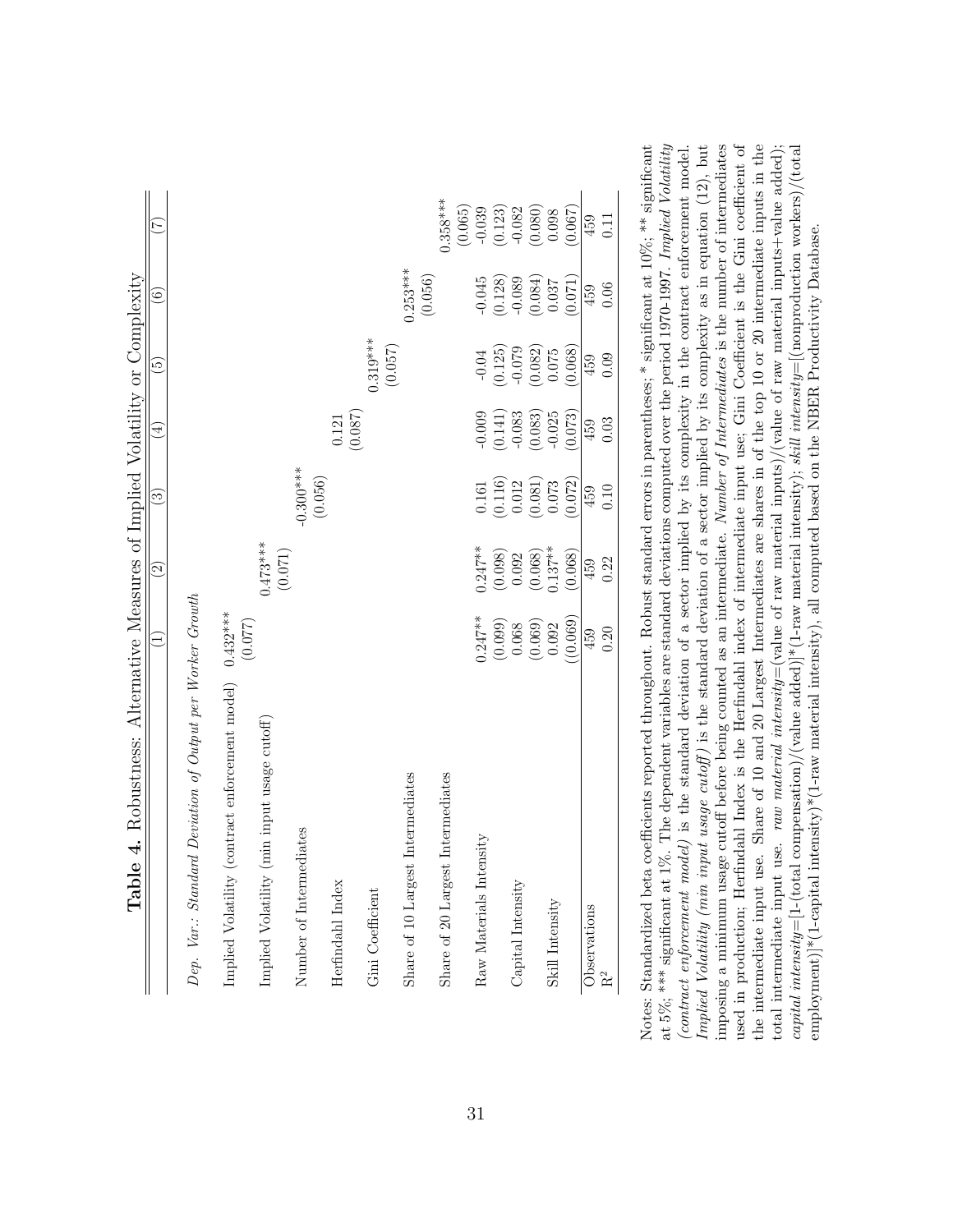|                         | (1)        | $\left(2\right)$ | $\left(3\right)$ | $\left(4\right)$ |
|-------------------------|------------|------------------|------------------|------------------|
| Implied Volatility      | $0.313***$ | $0.437***$       | $0.101***$       | $0.123***$       |
|                         | (0.053)    | (0.095)          | (0.029)          | (0.021)          |
| Raw Materials Intensity | $0.443***$ | 0.086            | $0.954***$       | $0.131**$        |
|                         | (0.093)    | (0.106)          | (0.117)          | (0.061)          |
| Capital Intensity       | $0.124*$   | 0.055            | $0.586***$       | $-0.009$         |
|                         | (0.065)    | (0.076)          | (0.082)          | (0.036)          |
| Skill Intensity         | $0.099*$   | 0.113            | $0.337***$       | $0.059*$         |
|                         | (0.056)    | (0.076)          | (0.091)          | (0.030)          |
| Log(Trade/Output)       |            |                  |                  | $0.223***$       |
|                         |            |                  |                  | (0.029)          |
| Log(Initial Output)     |            |                  |                  | $0.189***$       |
|                         |            |                  |                  | (0.035)          |
| Country FE              |            |                  |                  | yes              |
| Observations            | 459        | 459              | 459              | 1579             |
| $\mathbf{R}^2$          | 0.18       | 0.18             | 0.23             | 0.50             |
| Sample                  | Pre-1984   | $Post-1984$      | Full, $HP(100)$  | UNIDO            |

Table 5. Robustness: Alternative Samples, Detrending Procedures, and Datasets

Notes: Standardized beta coefficients reported throughout. Robust standard errors in parentheses; \* significant at 10%; \*\* significant at 5%; \*\*\* significant at 1%. The dependent variables are standard deviations computed over the period 1970-1997. Implied Volatility is the standard deviation of a sector implied by its complexity as in equation (12), where complexity is measured as the number of intermediates used by a sector, from the U.S. Input-Output matrix. raw material intensity=(value of raw material inputs)/(value of raw material inputs+value added); capital intensity=[1-(total compensation)/(value added)]\*(1-raw material intensity); skill intensity=[(nonproduction workers)/(total employment)]\*(1-capital intensity)\*(1-raw material intensity), all computed based on the NBER Productivity Database.  $Log(Trade/Output)$  is the log of the ratio of imports plus exports to total output in a sector. Log(Initial Output) is the log of the beginning-of-period output in a sector. The last column reports estimates based on a multi-country sample of the 3-digit ISIC manufacturing data from UNIDO.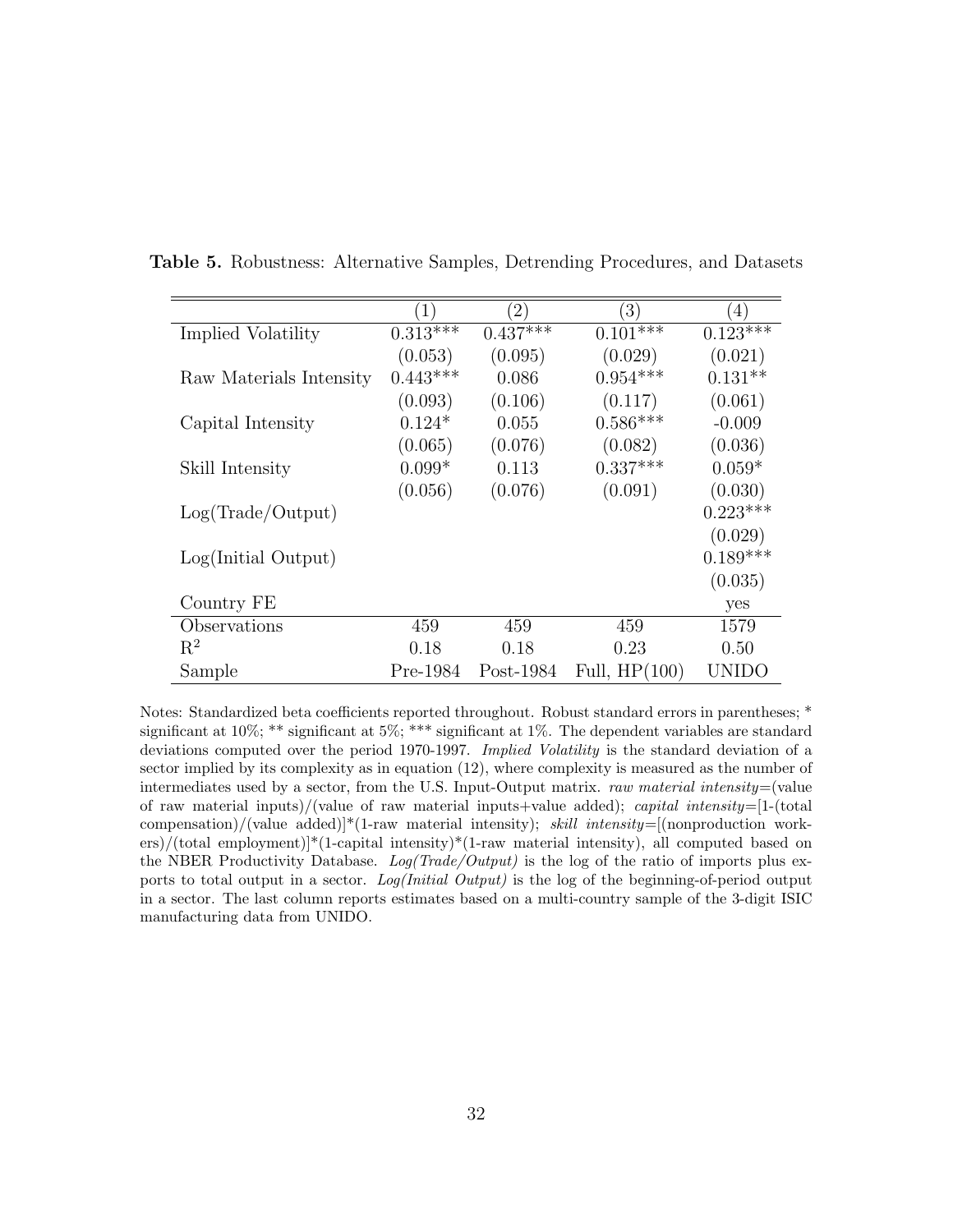

Figure 1. Volatility and Development, 1970-2000

Notes: This figure displays the relationship between per capita income and the standard deviation of per capita GDP growth, in natural logs. Source: Penn World Tables.

Figure 2. Level of Development and Specialization in Volatile Sectors, 1970-2000



Notes: This figure displays the relationship between per capita income and the weighted average variance of the specialization pattern constructed following the methodology of Koren and Tenreyro (2007), in natural logs. Source: Penn World Tables and UNIDO.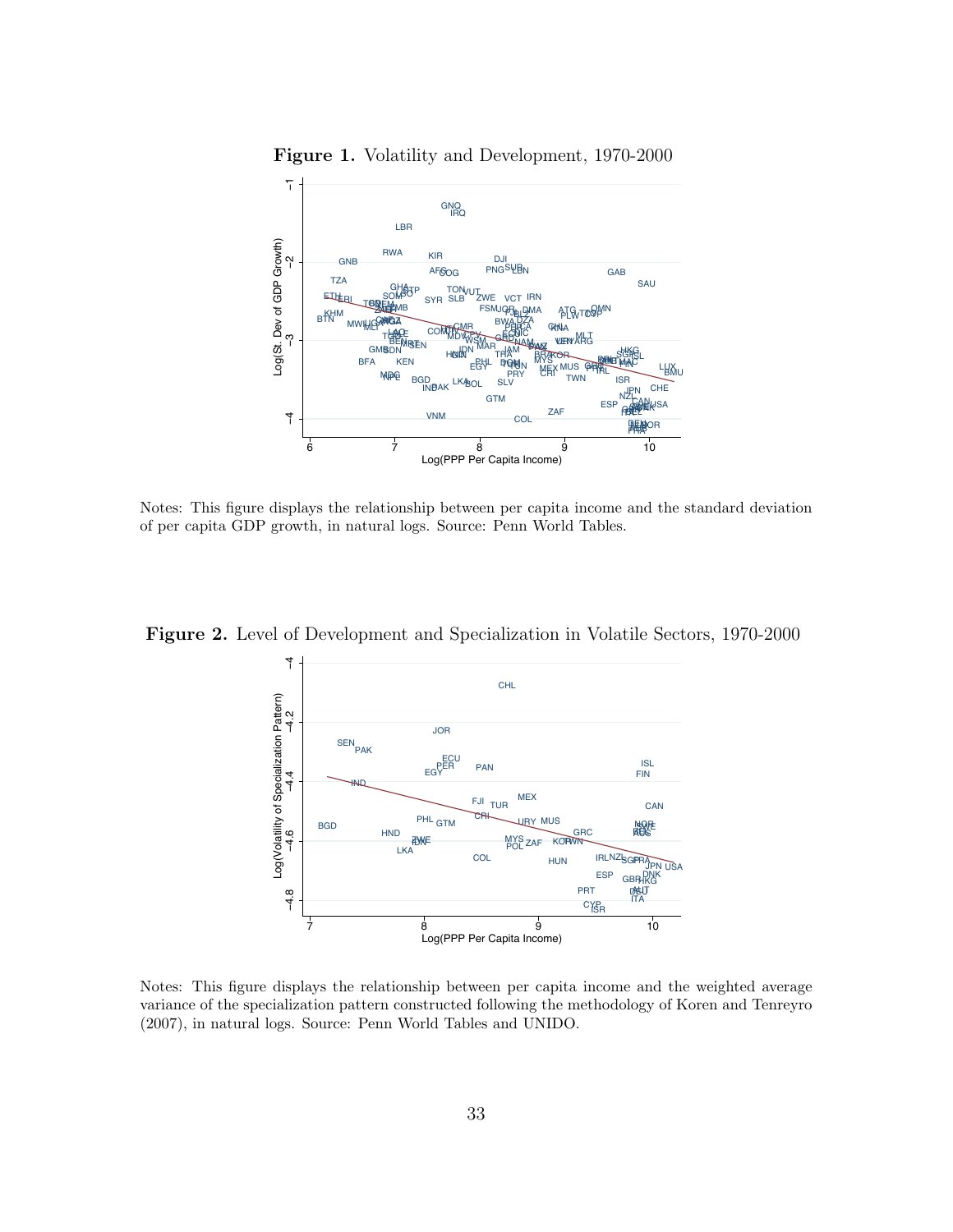Figure 3. Level of Development and Specialization in Complex Sectors, 1970-2000



Notes: This figure displays the relationship between per capita income and the weighted average number of intermediates used in production, with the weights equal to output shares. Source: Penn World Tables and UNIDO.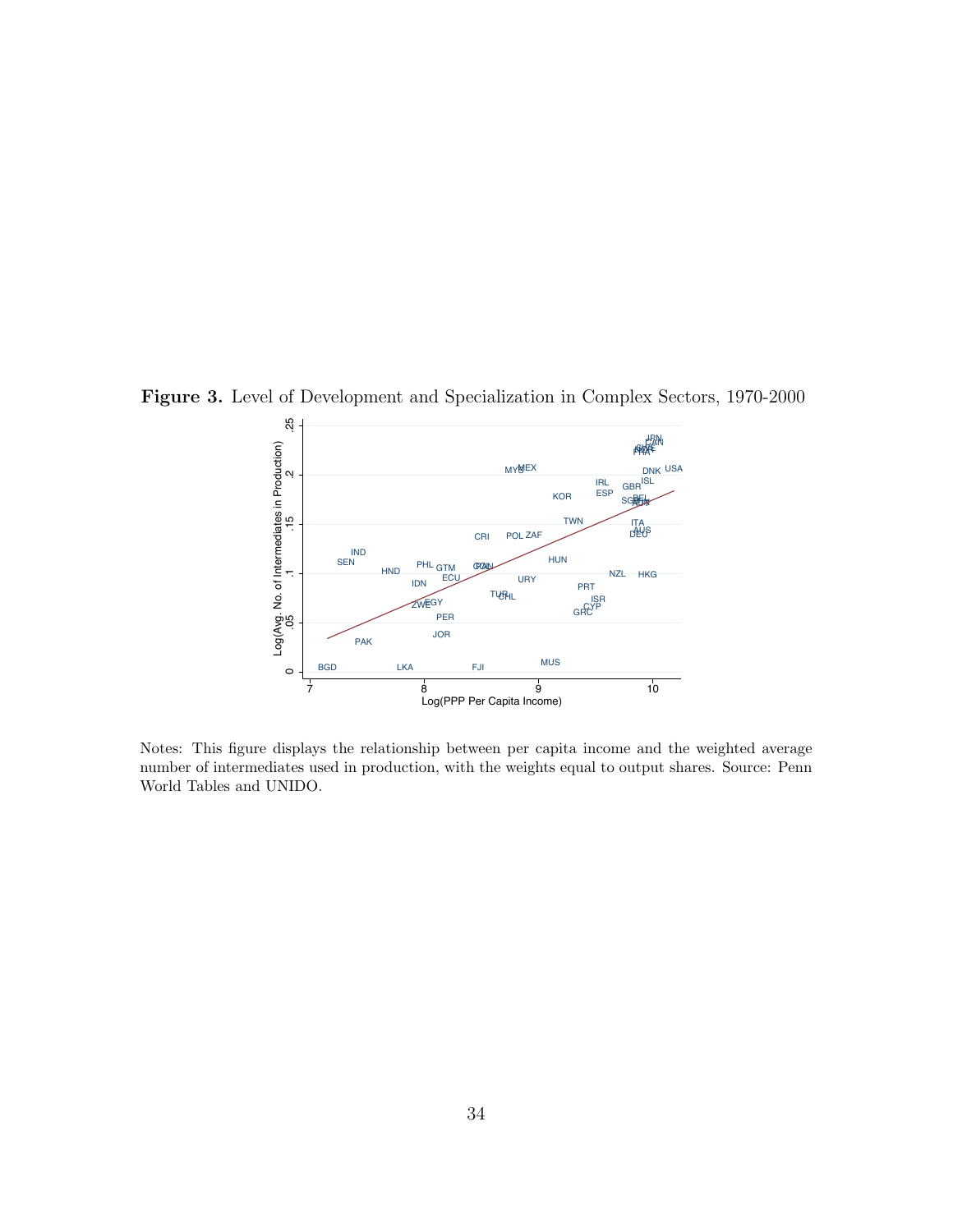Figure 4. Pattern of Production and Trade

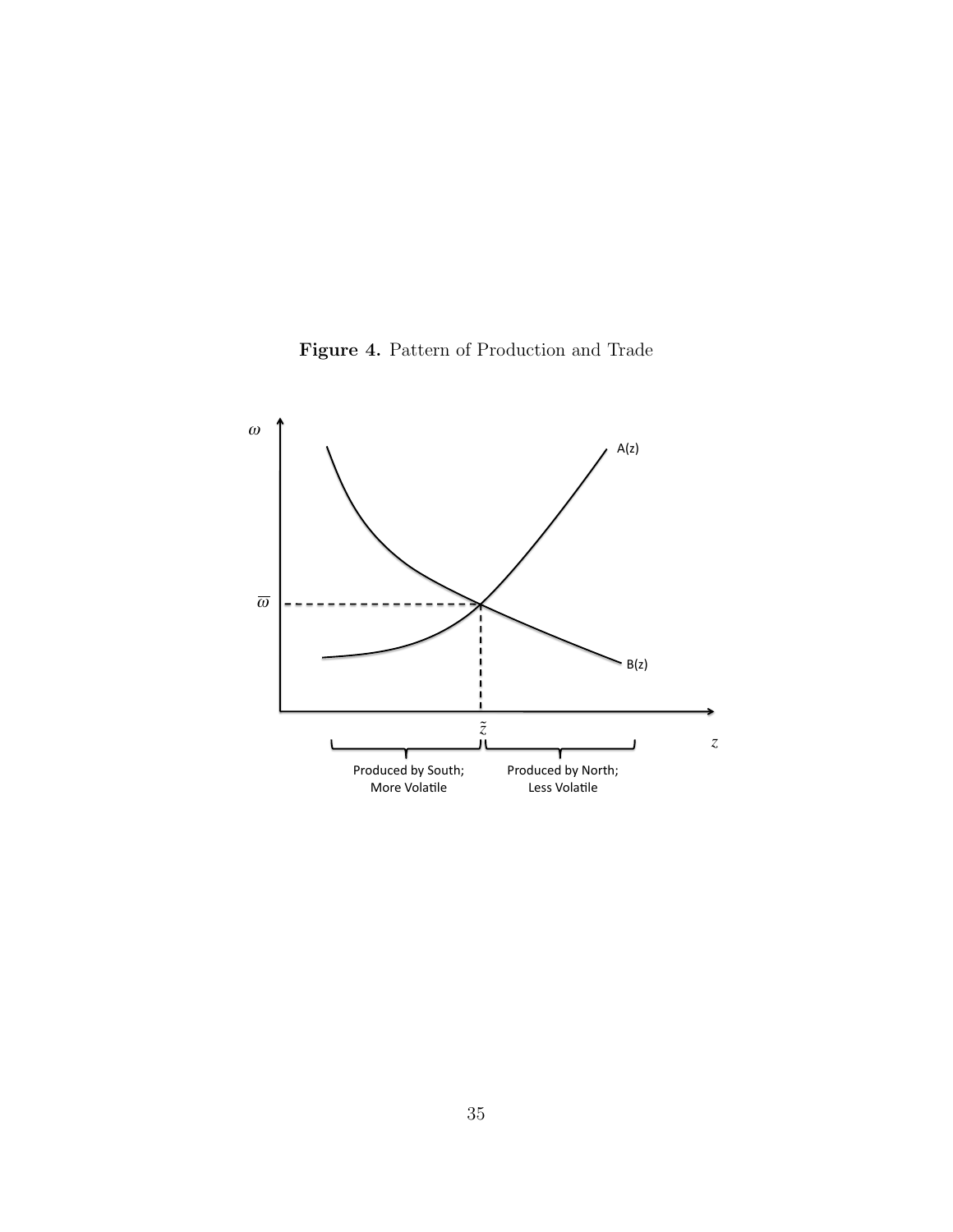

Figure 5. Volatility as a Function of Product Complexity: Model

Notes: This figure displays the relationship between the number of intermediate inputs in production (z) and volatility of output per worker, as implied by theory. Actual Complexity is the number of intermediate inputs used in a 4-digit SIC sector, calculated from the 1992 U.S. Input-Output Tables. It ranges from 16 to 160.